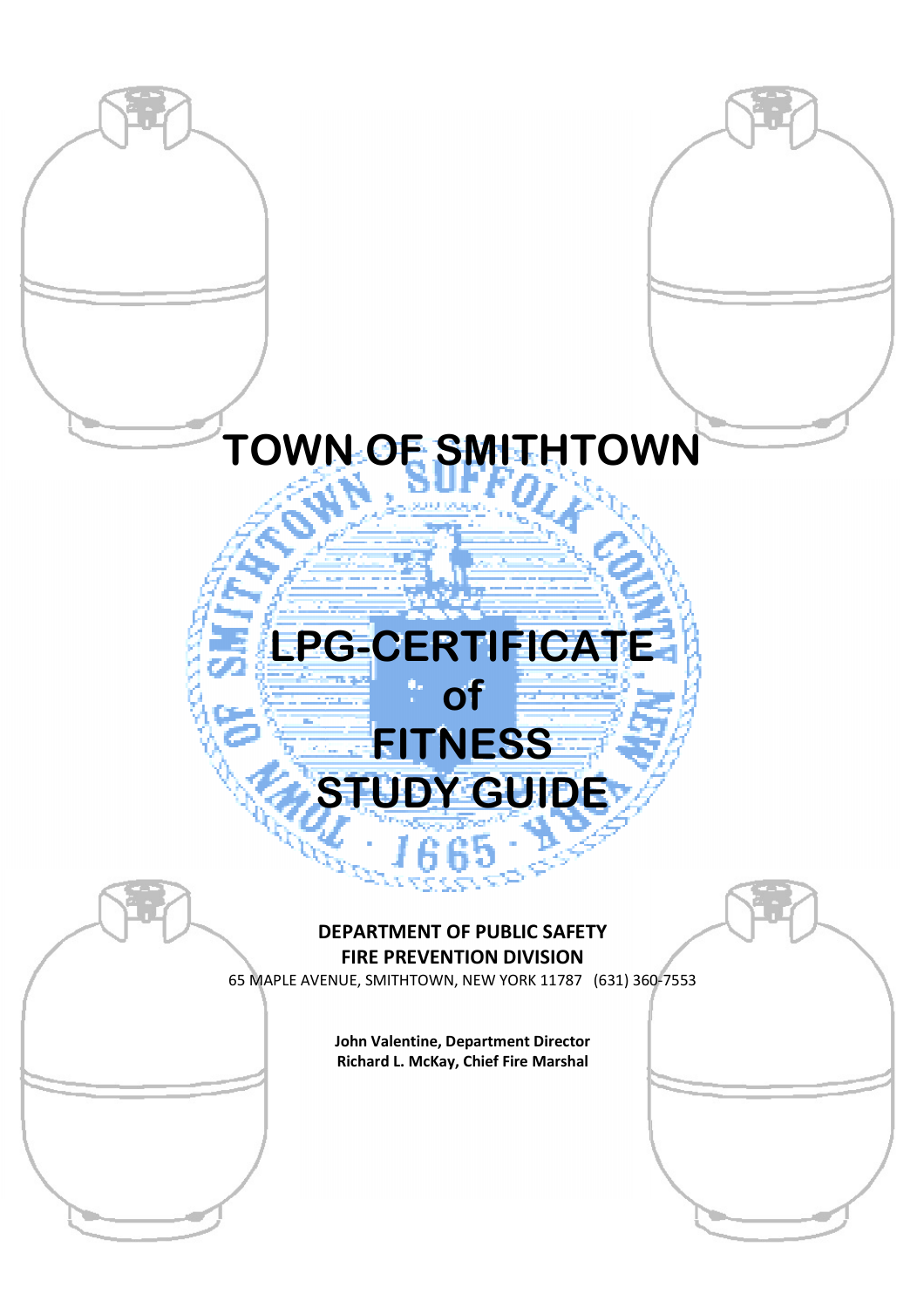# **FORWORD FORWORD**

A Liquid Petroleum Gas (LPG) Certificate of Fitness is issued by the Fire Prevention Division of the Town of Smithtown Department of Public Safety. The Town of Smithtown requires that all persons filling containers where liquid petroleum gas is sold and/or transferred from one vessel into another shall hold a Certificate of Fitness (COF). A TYPE I-COF allows the holder to handle and transfer LPG at commercial dispensing stations. A TYPE I-COF does not allow the bearer to transport LPG or conduct domestic deliveries.

Information contained in this booklet is provided to assist applicants in preparation for written and practical examinations required to obtain a LPG-Certificate of Fitness. To receive the certificate, applicants must pass written and skills examinations. In addition to the information herein, the applicant must be familiar with the National Fire Protection Association Standards 54 and 58.

Applications for a COF may be obtained from the Fire Prevention Division, 65 Maple Avenue, Smithtown, New York 11787. Applications for a COF must be returned to the Division prior to making arrangements for the required examinations. Appointments for examinations will be made upon receipt of the application, the appropriate fee and two identification-type photographs. (Fee information may be obtained by calling 631-360-7553).

The written examination consists of objective-type questions that require multiple-choice and true-false type responses. A minimum score of 70% is required to pass this exam. The skills examination includes the following:

Fill procedures. An actual fill is NOT done during the test. The applicants will be required to fully explain each step, including:

- ◆ Operation of all related valves, shut-offs and connections.
- ❖ Leak and safety procedures.
- ❖ Operation of fire extinguisher.
- ❖ Use and test procedures of scale.

The applicant shall be prepared to answer questions about the properties and handling of LPG, emergency notification procedures and transportation requirements (commercial, as well as, in private customer vehicles).

Note: Nothing in the Town Code nor anything herein printed shall amount to a guarantee or warranty that any issuance of any permit, certificate, license or approval under Town Code nor the approval of any work under the Code shall constitute any guarantee or warranty whatsoever of any kind. Further any permit, certificate, license or approval issued authorizes a bearer to operate under the scope of said permit, certificate, license or approval within the Town of Smithtown but does not exclusively recommend the bearer.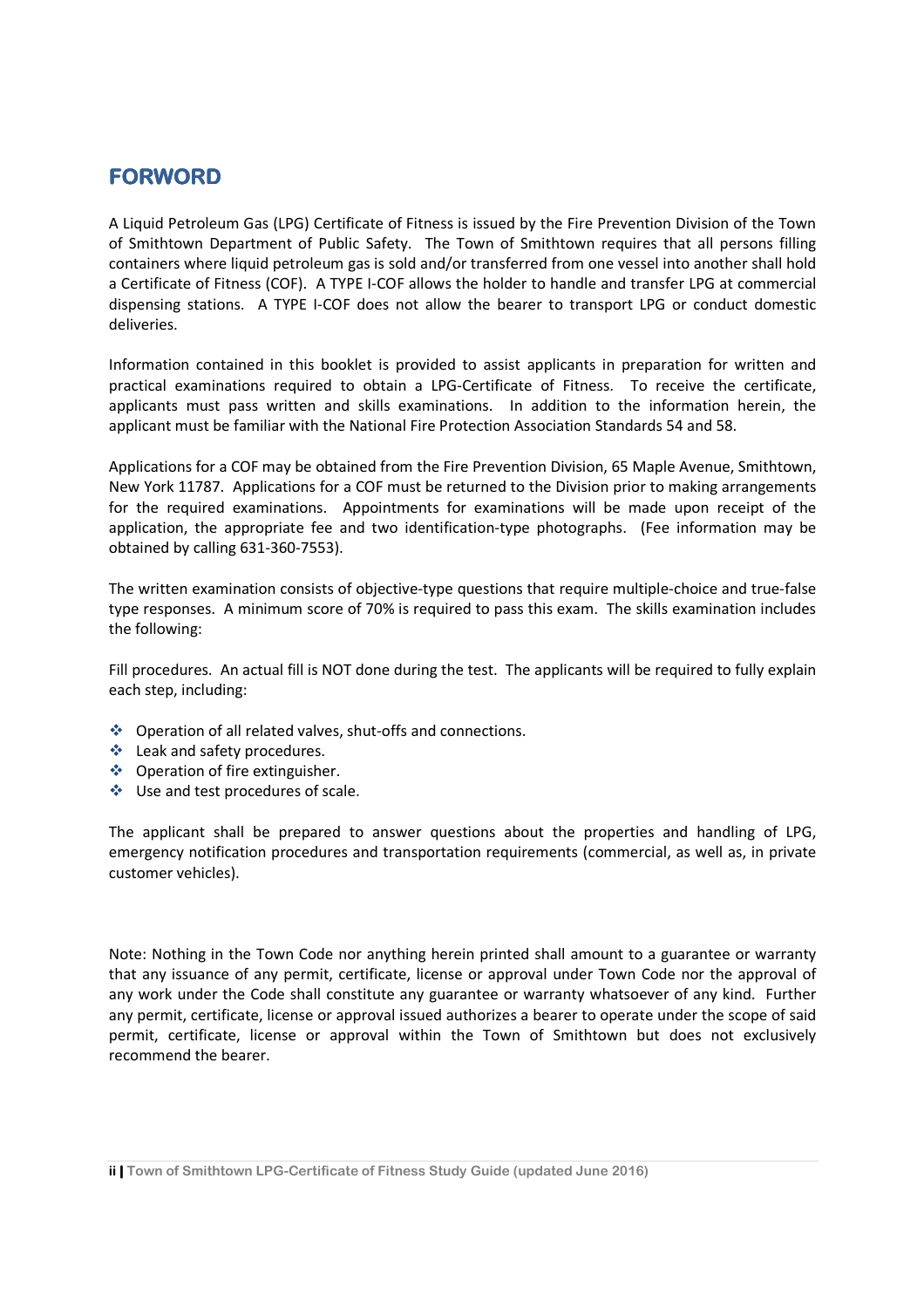# **TABLE OF CONTENTS**

| CODE OF THE TOWN OF SMITHTOWN CHAPTER 164 - FIRE PREVENTION [LOCAL LAW 4-1990], ARTICLE XV, |  |
|---------------------------------------------------------------------------------------------|--|
|                                                                                             |  |
|                                                                                             |  |
|                                                                                             |  |
|                                                                                             |  |
|                                                                                             |  |
|                                                                                             |  |
|                                                                                             |  |
|                                                                                             |  |
|                                                                                             |  |
|                                                                                             |  |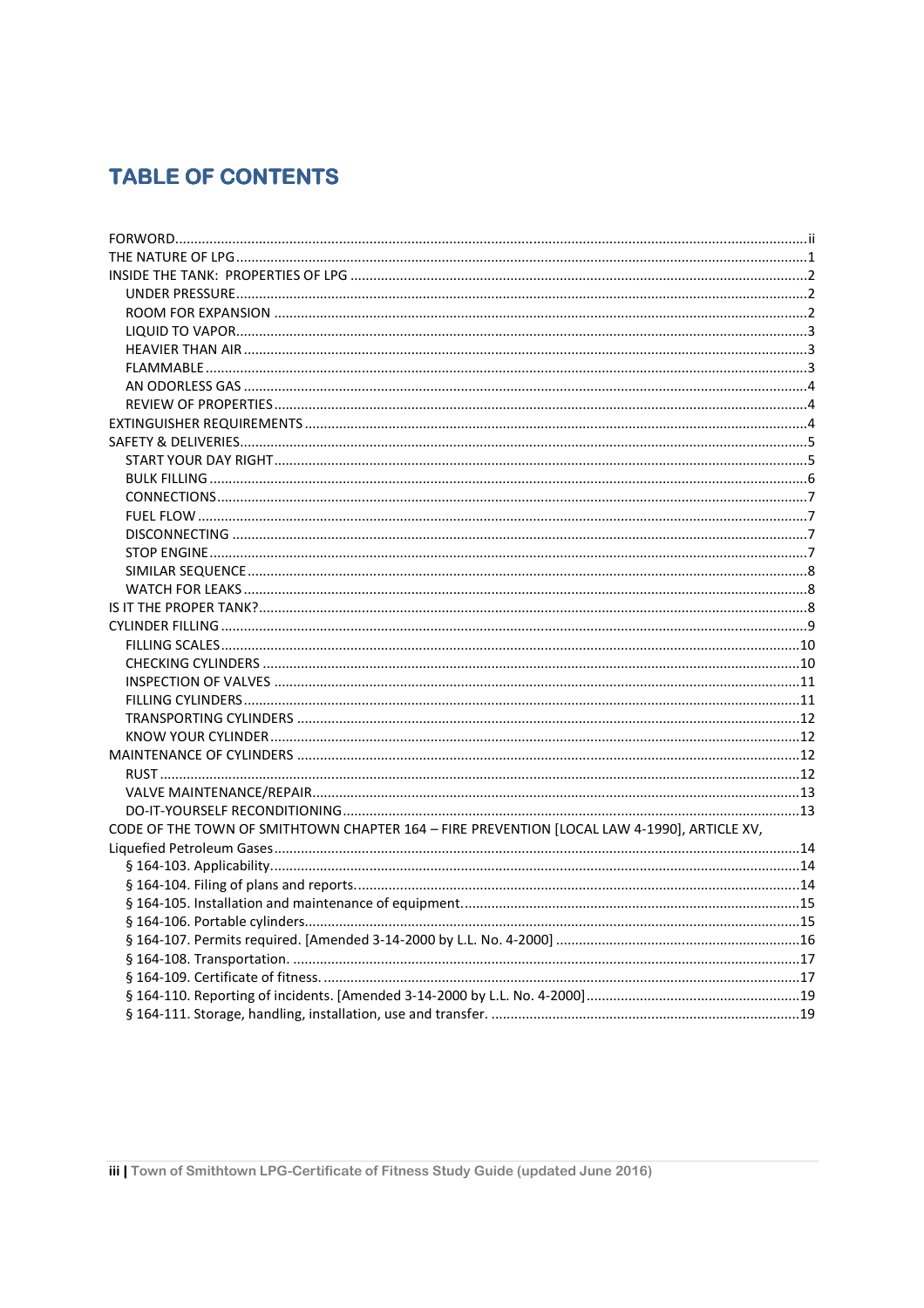# **THE NATURE OF LPG**

Safety in handling Liquid Petroleum Gas (LPG) requires a thorough knowledge of the product itself. LPG is an unusual fuel, unlike any other that is in common use. It would be hard to find a product that is used as much by the general public but is so little known. The average customer knows that it burns as a gas and presumably that it is a liquid in the tank; beyond this, he knows little about a fuel that he is using every day of the year. This fact makes it incumbent upon the LPG marketers and their employees to know as much as they can about LPG in order that the chances for error or poor judgement on the part of the consumer will be minimized, if not entirely eliminated.

The principal advantage of LPG is the fact that it can be stored as a liquid and used as a gas. But this is also a characteristic that can cause the most trouble if the material is not properly handled.

The basic point to remember is this: LPG is inherently safe. It is usually in its misuse or careless handling that safety problems arise. Actually, the only real hazard occurs when LPG escapes under dangerous conditions. This is almost always due to ignorance, carelessness, or an error in judgement. Good maintenance and inspection reduce the already rare occurrences of mechanical failure.

The techniques of handling LPG are covered in various codes and ordinances. The design, materials and methods of fabrication of equipment to handle it are also prescribed by code. Since LPG is under almost all conditions stored under pressure, the container that holds it must conform to the applicable code. When in storage, the product is just as safe as good engineering practice can make it.

What distinguishes LPG from other members of the family of petroleum hydrocarbons is simply its boiling (or vaporization) point. It boils or liquefies, without pressure at temperatures that are fairly easily attainable. This is not true of any of the other hydrocarbons. Gasoline, kerosene, diesel oil and other similar hydrocarbons are normally liquids at atmospheric pressure and temperature. To make them boil and vaporize requires the application of considerable heat. On the other hand, natural gas, which is primarily methane, remains a gas under these same conditions. To delete it, without pressure, requires an extreme reduction of temperature. This difference between LPG and other hydrocarbons is the key to understanding its behavior.

Liquid petroleum gases are produced or manufactured in one of two ways. In one method the LPG originates as an ingredient in "wet" natural gas. The hydrocarbons which are present in some natural gas when it is brought up from the earth may be the LP gases; by stripping the propane and butane from the natural gas in an absorption plant, producers obtain marketable LPG.

Another source of LPG is the refinery. Here they are produced as a by-product of the refining process. Regardless of source, however, the products are the same - although the mixtures in which they are marketed may not be.

The two principal LP gases are propane (C3H8) and butane (C4H10). Traces of other hydrocarbons may be found in the product. Any number of blends or mixtures of propane or butane may be made.

However, even though any combination may be present in a given gallon of LPG, today that LPG which is most widely used in the retail market is generally at least 90% propane. Therefore, our description of the product will be limited to propane unless otherwise indicated.

**<sup>1|</sup> Town of Smithtown LPG-Certificate of Fitness Study Guide (updated June 2016)**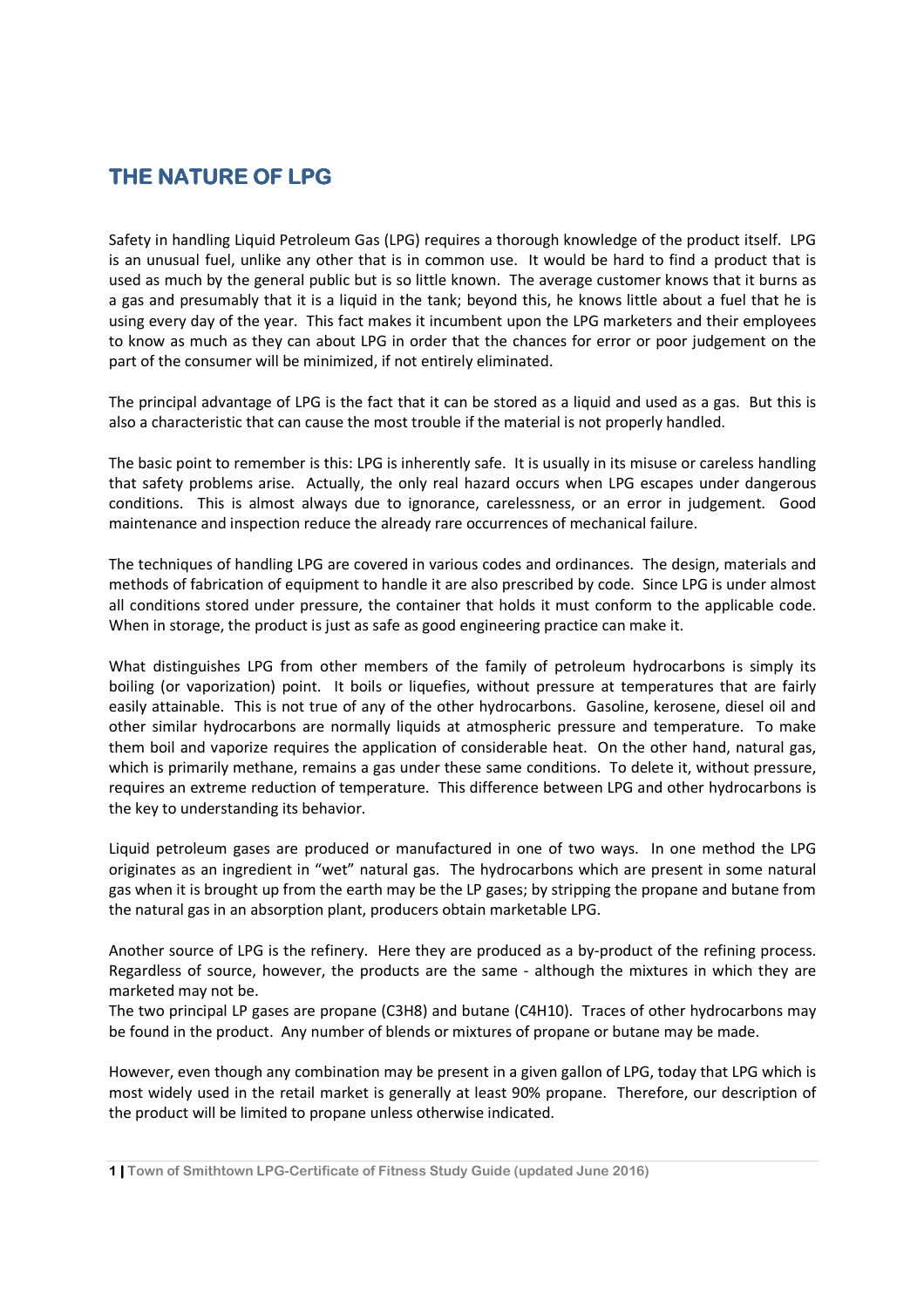Although we have said that propane boils -- or liquefies -- at a rather easily attainable temperature, obviously we were speaking only in relative terms. A temperature of -44°F is not a level that could be achieved with ordinary chilling methods. The cooling must be accompanied by pressurizing; a combination of the two is generally used to liquefy it.

With the temperature outside at 60°F or 70°F, much of the propane within a tank will still remain in liquid form. The internal vapor pressure will be about 100 psi. When the LPG is removed from the tank to a burner, there will be a very slight drop in pressure and if the outside or ambient temperature is well above the liquification point some liquid will vaporize or gasify.

# **INSIDE THE TANK: PROPERTIES OF LPG**

# **UNDER PRESSURE**

Let's look inside the tank. LP gasses are stored under pressure. The total vapor pressure exerted by mixtures of LPG at a given temperature depends upon the percentages and vapor pressures of the



individual gases. At 100°F the pressure of butane would be 37 psi and propane about 172 psi. Because most commercial mixtures of LPG include high vapor pressure gasses, they consequently exert pressures significantly higher than 172 psi.

In view of this, it is obvious that LPG must be contained within a tank built to withstand relatively high pressures. These tanks are built to rigid specifications under codes developed by the ASME (American Society of Mechanical Engineers) or the ICC Propane tanks have working pressures of 200 or 250 psi and are tested by the manufacturer to insure their safety.

Because of the fact that the liquid expands as the temperature increases, it is imperative that a container never be completely filled. A vapor space or "outage" must be left above the liquid sufficient in volume to permit room for expansion under any temperature conditions that weather might create.

# **ROOM FOR EXPANSION**

It should be obvious that the volume that can be placed in a container is dependent upon the temperature of the liquid at the time of filling. if the liquid is cold at the time the filling is done, it would be in a contracted state. but as the temperature increases, it would undergo considerable expansion. Thus a container should be filled less full when the temperature of the liquid is low than at noonday, when it is at its peak. In the latter case, the gas will already be in an expanded state, so as the temperature drops it will tend to contract rather than expand.

It should be borne in mind that the real volume of propane at 60°F that is placed in the container will not be any different in either case; the only difference is that in one case it is in an expanded state and in the other it is in a contracted state.

**2| Town of Smithtown LPG-Certificate of Fitness Study Guide (updated June 2016)**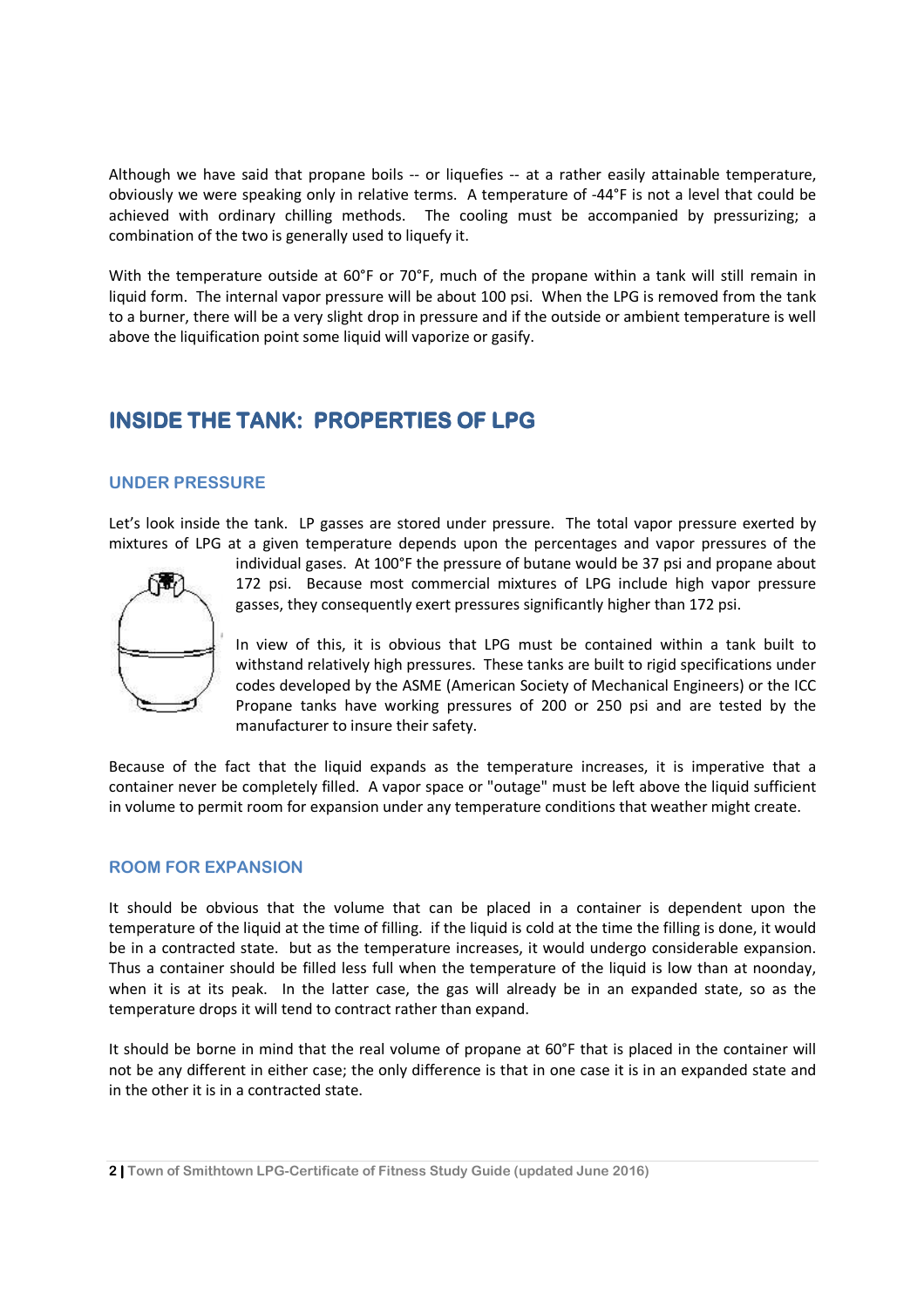To better visualize the magnitude of this expansion of propane, consider that 1 gal. at 60°F will expand to 1.07 gal. at 100° or contract to 0.92 gal. at O°F.

This volumetric variation makes it necessary that safe-filling densities be used as a guide to the filling operation under varying conditions of temperature. Tables containing such filling densities have been developed, and may be found in various published works. One such table appears in the National Fire Protection Association's No. 58 (sec. B12).

This liquid expansion and vapor pressure characteristic could become serious if the tank were to be exposed to unusually high temperatures -- for example, such as in a fire. Even a strongly built propane container might rupture under these conditions.

When the product tries to "outgrow" the tank, problems are prevented because containers are equipped with safety relief valves. Such valves are set to open to atmosphere when the pressure exceeds a set figure. When a safety relief valve operates, it allows gas to escape. This bleeds off some of the gas, reducing the pressure in the vessel and permitting the relief valve to close of its own accord. Sometimes a quick release is all that is needed to rectify a problem.

# **LIQUID TO VAPOR**

One gallon of liquid propane will vaporize to fill a 270 gallon container at the same temperature. In other words, the material has a liquid to vapor expansion ratio of 1 to 270. This explains why leaks are so dangerous. As the material escapes the container and vaporizes, it will quickly cover a large area. If it reaches an ignition source it may result in either an intense fire, violent explosion or both.

# **HEAVIER THAN AIR**

Simply stated, propane gas is  $1\frac{1}{2}$  times heavier than air. When propane vapors escape, they tend to settle in low places. Unlike natural gas, it is heavier than air, having a specific gravity relative to air of 1.5. For this reason, bulk plants are never built down in hollows; should there be a leak it would be difficult for the vapors to be dispersed. Also (as we shall see later on), with certain well-defined and limited exceptions, LP-gas containers must be kept out of doors and away from places where escaping gas might be trapped. For example, a cylinder, while it may be located close to a dwelling, must be kept a certain distance from basement windows so the gas will not drift through the window and into such a natural trap. Certain cylinder filling operations must be undertaken in buildings and charging plants; however, these rooms should be well ventilated. All distances shall be in accordance with the current edition of NFPA 58.

# **FLAMMABLE**

Because LP-gas is flammable, losses to the atmosphere should be held to an absolute minimum. A small amount of fuel escapes every time a filling connection is separated. Therefore, during loading or unloading operations, it is inevitable that a small amount of LP-gas will be discharged into the atmosphere at various times. If this discharge is held to a minimum it will disperse rather rapidly and the amount in the atmosphere will be kept below the lower limits of flammability.

**<sup>3|</sup> Town of Smithtown LPG-Certificate of Fitness Study Guide (updated June 2016)**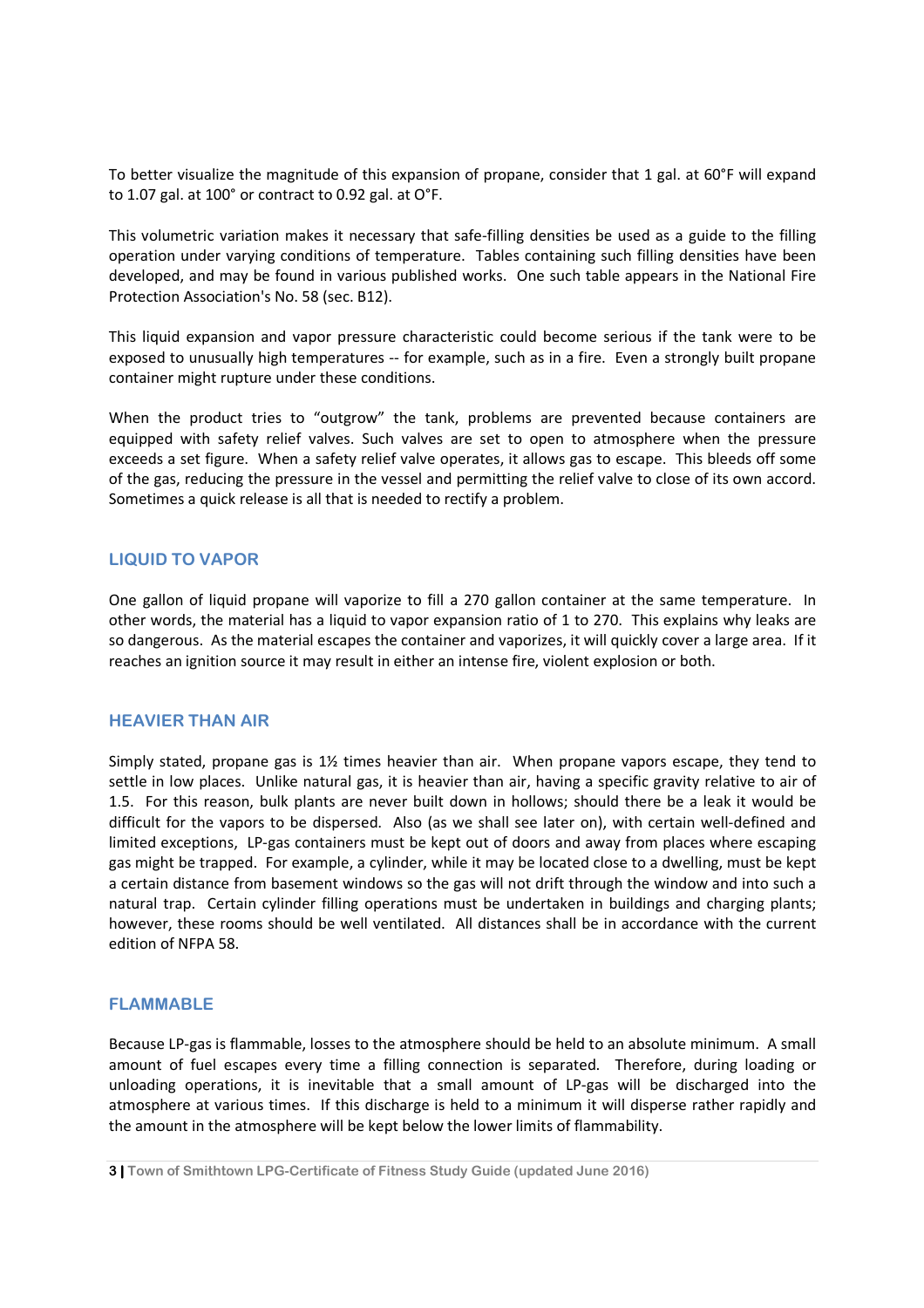It is important to know that the flammable limits of propane in air is given as a percentage of gas in airgas mixtures. The lower limit is 2.1% and the upper flammable limit is 9.5%. These are relatively narrow limits of flammability, a fact that enhances the inherent safety in the product. Either above or below these limits, the mixture will not burn.

Because of the hazards of sudden discharge of LP-gas, containers are equipped with excess flow check valves which close automatically in cases of a clean break or a rupture in a pipe or hose downstream of the container. A rupture will cause a sudden increase in flow through the valve and cause it to close. It will not reopen until pressures are once again equalized.

# **AN ODORLESS GAS**

LP-gas, like natural gas, is odorless. In order that its presence may be detected, an odorant is added at or near the source of supply. This is a basic requirement (although for use in certain manufacturing processes the gas will not be odorized).

The amount of odorant added to LP-gas is set by codes. Only certain types of approved odorants may be used. No gas should be accepted for use in the retail market unless it is adequately odorized. All gas in the retail market will be received and dispensed odorized.

# **REVIEW OF PROPERTIES**

This, in brief, is the nature of LP-gas: it is a petroleum hydrocarbon which is a liquid when stored under moderate pressures and a gas when released at normal ambient temperatures. It is inherently safe, and is generally only dangerous if it is escaping. Its vapor pressure increases rapidly as the temperature increases. When the gas is released to atmosphere at ordinary temperatures, it expands rapidly. It is heavier than air and care needs to be taken not to allow leaks where significant amounts of gas is going to accumulate. Within the flammable limits of LP-gases, a single spark can easily ignite the product. Because it is odorless, approved odorants must be added. Finally, LP-gases are considered non-toxic. However, in confined spaces LP-gases can displace oxygen. Due to decreased levels of oxygen, this condition can cause unconsciousness or death.

### **REVIEW OF PROPERTIES LPG approximate properties**

VAPOR PRESSURE IN PSIG @:  $70^{\circ}F - 132$ 100°F=205  $130^{\circ}$ F=300

LIQUID SPECIFIC GRAVITY @:  $60^{\circ}$ F=0.509

BOILING PINT @: ATMOS. PRESSURE=51°F

LIQUID LPG WEIGHT PER GAL. @:  $60^\circ$ F=4.24 lbs.

CUBIC FOOT OF VAPOR PER GAL. @:  $60^{\circ}$ F=8.58

VAPOR DENSITY @:  $60^{\circ}$ F=1.52

FLAMMABLE LIMITS IN AIR: Lower limit: 2.1% Upper limit: 9.5%

# **EXTINGUISHER REQUIREMENTS**

NFPA No. 58 at paragraph 2.14, outlines the requirements for portable fire extinguishers within the plant: "Each bulk plant shall be provided with at least one approved portable fire extinguisher, having a minimum rating of 18-B.C. Ratings shall be in accordance with the standard for installation,

**<sup>4|</sup> Town of Smithtown LPG-Certificate of Fitness Study Guide (updated June 2016)**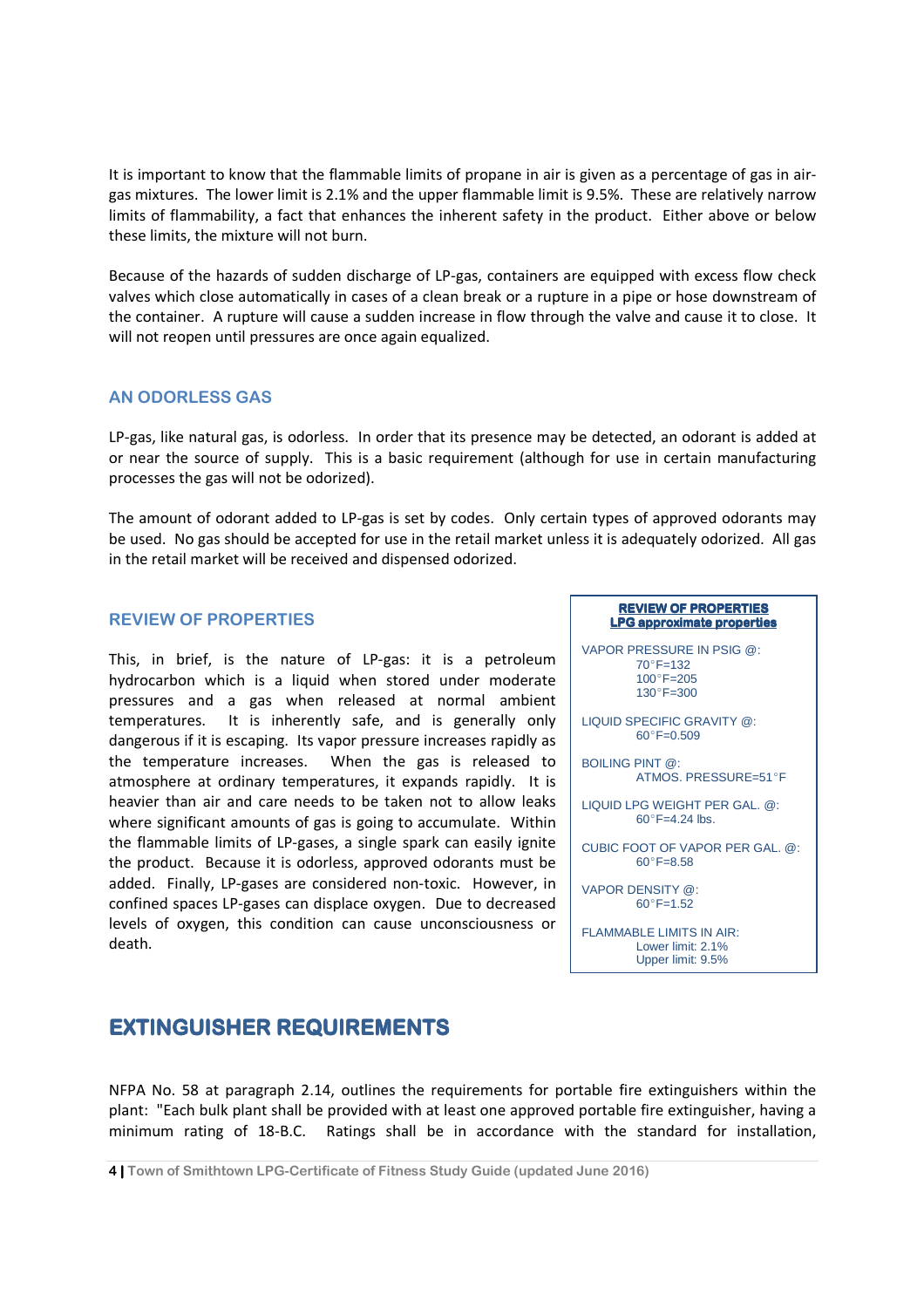maintenance, and use of portable fire extinguisher, in NFPA No. 10" (Additional requirements are made for industrial installation involving containers of 150.000 gal. aggregate water capacity or more, but this requirement is beyond the scope of this article.

Paragraph 3.12 lists the requirements for the tank truck or tractor, as follows: "Each tank truck or tractor shall be provided with at least one approved portable fire extinguisher having at least a 18-B, C rating, or when more than one is provided, each extinguisher shall have at least a 6-B.C. rating ...ratings shall be in accordance with the standard for installation, maintenance, and use of portable fire extinguishers, NFPA NO. 10".

# **SAFETY & DELIVERIES**

When you start out transferring fuel into customers tanks, you are assuming a big responsibility. Negligence and inattention to duty could result in accidents which could prove to be extremely costly to your company.

You will be dealing with a fuel that is inherently safe as long as it is in a safe container and properly handled when transferred one cylinder to another. You will be transferring it through safe equipment into receptacles that are built for safety and equipped for safe operation. But safe equipment is no absolute safeguard against gross negligence. The equipment must be used as it was intended to be used.

Safe operation of equipment is a product of good habits. You should start immediately, the first day on your job to develop good habits. Make them a part of you. Take no short cuts -- even if the procedures you are omitting seem onerous or unnecessary. All recommended procedures have a sound justification.

# **START YOUR DAY RIGHT**

Before making any fuel transfers for the day, you should inspect all equipment throughly. The following points of inspection are recommended:

Check all containers including cylinders, pumps, piping, fittings, and valves for leaks, external damage, loosening of connections and improper functioning. Make sure cylinders are fixed securely in an upright position.

Check for cleanliness. All related equipment should be kept clean and the area of operation should be kept free of excess debris.

Make sure emergency equipment you should have is in place. This would include fire extinguishers.

Before starting, report to your supervisor any physical defects of equipment noted during the inspection or operation. Then see that the defects are corrected before operations commence or continue.

**<sup>5|</sup> Town of Smithtown LPG-Certificate of Fitness Study Guide (updated June 2016)**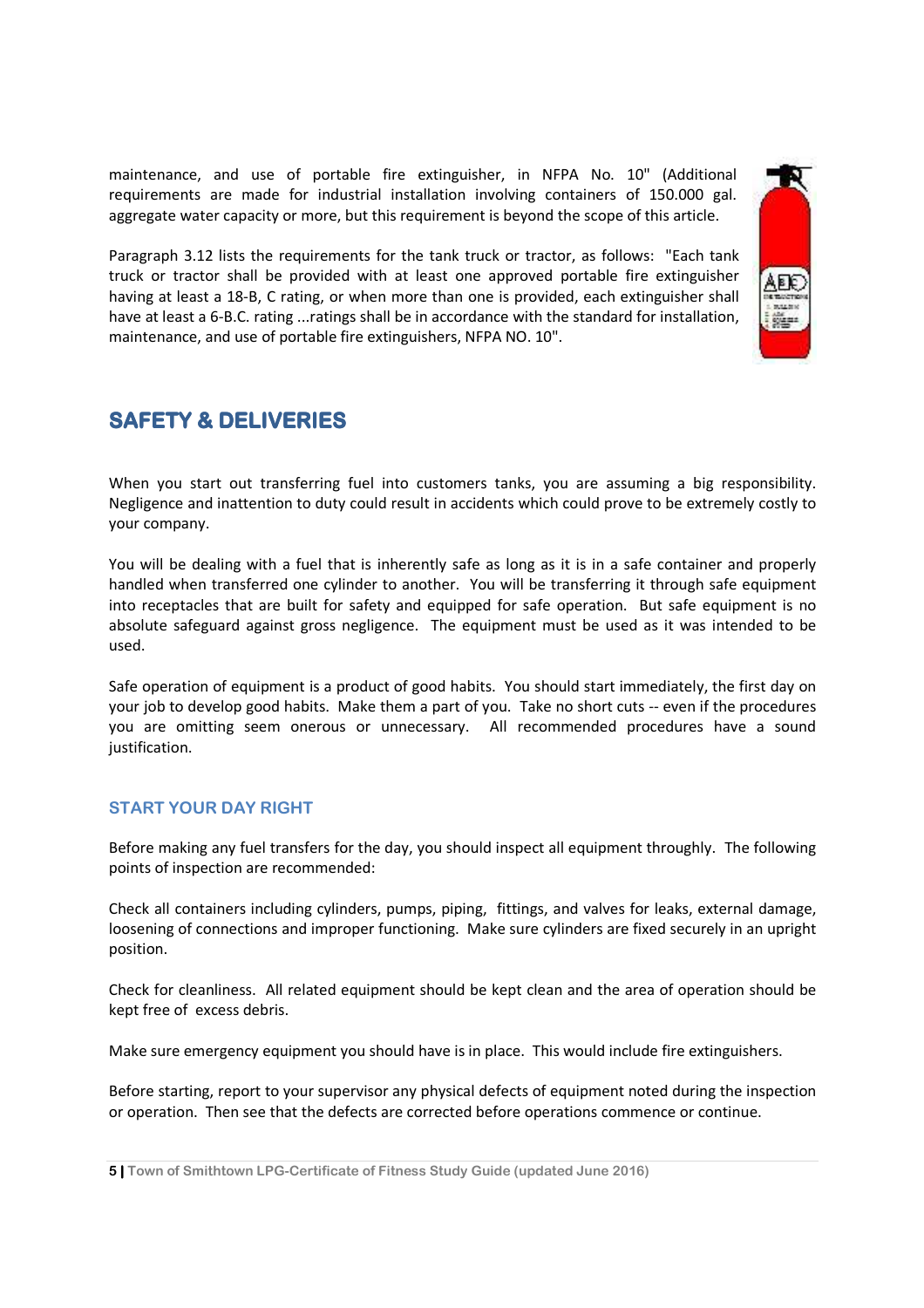While operating around a fill location, keep alert and use your common sense.

# **BULK FILLING**



When transferring LPG from a supply tank to a customer's container, observe the following:

Never smoke in the vicinity of filling operations.

Never load or unload in the vicinity of open flames or sparks from bonfires and welding or cutting operations.

Always remain close to the transfer connection during the entire loading and unloading operation.

Before making any connections, make sure filling is done on level ground.

Take care with hoses. Protect them against damage at all times. Never drag hose connection or valves over the ground. When the hose is not in use, carefully coil it in a rack or on a reel.

Before and during filling operations check the capacity of the container to avoid filling it in excess of the maximum permitted filling density.

Put into a container only the fuel that it is designed to receive.

During filling operations, always be on the alert for evidence of leakage. When a leak is detected, stop filling operations at once. Stop the motor used to operate the pump. Close off the main valve.

Check for the leak with a leak detecting solution. Never start the motor again until the leak has been stopped and any dangerous concentration of gas has been dispersed. Then you may resume filling operation.

Make sure that filling connections, when not in use, are properly capped.

Never leave the area when you are transferring LP-gas into a container. Many regulations specify that at least one attendant familiar with the transfer operation must remain in attendance at the controls necessary to stop the transfer operation.

Who would qualify as "an attendant familiar with the transfer operation"? This might vary from one jurisdiction to another. One code specifies that a person qualifies as such after he has been provided with a set of instructions for the unloading operation, and has performed it through at least three full cycles under supervision.

When filling a tank always make sure you put the right fuel into the right container. Butane, a lower vapor pressure product may be safely put into a "propane tank".

**6| Town of Smithtown LPG-Certificate of Fitness Study Guide (updated June 2016)**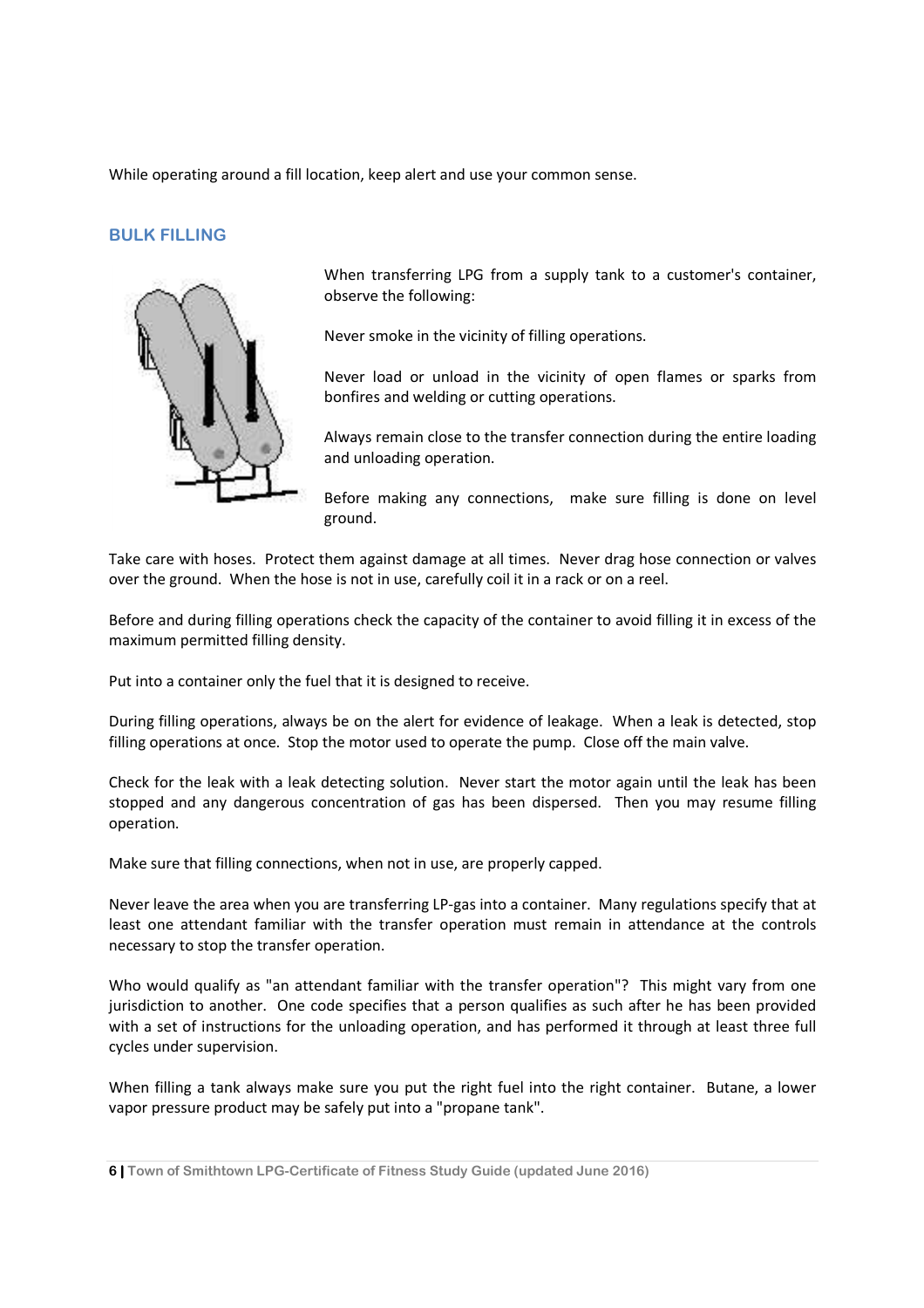Look carefully at the date plate to be sure that the container is satisfactory for LP-gas service and that the vapor pressure of your product is suitable.

Never fill a "non-code" tank. That is, never fill a tank that is not built according to acceptable specifications and so labeled.

### **CONNECTIONS**

In order to insure that the hose end connections are tightened sufficiently, it is strongly recommended that spanners be used to tighten the acme threads. If other types of connections are utilized they should be tightened or secured in a manner that was intended by the manufacturer.

After the hoses are connected and before the transfer operation is undertaken, pressurize the hoses or pipelines by opening the proper valves so that a pressure test of the system can be obtained. If any leaks appear, isolate the transfer section and tighten the connections (or remake them) until the system is gas-tight.

### **FUEL FLOW**

After being sure that the connections are properly made, the operator should then open the line valves or follow whatever procedure is appropriate to start the pump or compressor, making sure that fuel is flowing properly so the equipment will not be damaged by starvation, overheating or over pressuring.

# **DISCONNECTING**

After the transfer is completed the responsible individual should shut off the pump or compressor, close all liquid and vapor valves progressing from the tank to the pump and, finally, disconnect the hoses. Before disconnecting the hose, make a quick check to see that the supply tank valves and transfer line valves are closed. Keep valves, nozzles and connections free of dirt, water or other foreign matter. If the liquid hose is to be emptied at the close of the transfer, open the bleed or vent valve so that the product may blow down through the riser provided for such discharge.

Do not leave a liquid filled hose in the sunlight. An increase in pressure may cause the safety relief valve to operate and, in addition, the sun and weather may have a detrimental effect upon the material used in the hose cover. It is recommended that some sort of shelter be provided. A tube slightly longer than the hose, or a cover of some type, will extend the life span of the hose.

# **STOP ENGINE**

If the unloading operation is accomplished by the use of a pump or compressor attached to a transport vehcile, it is extremely important that the engine in the truck or tractor be stopped and shut down during the time the connections are being made. If there is a noticeable discharge of gas during the connecting operation, or if leaks develop that can subsequently be eliminated, sufficient time should be allowed for dispersion of the gas before starting the engine.

**<sup>7|</sup> Town of Smithtown LPG-Certificate of Fitness Study Guide (updated June 2016)**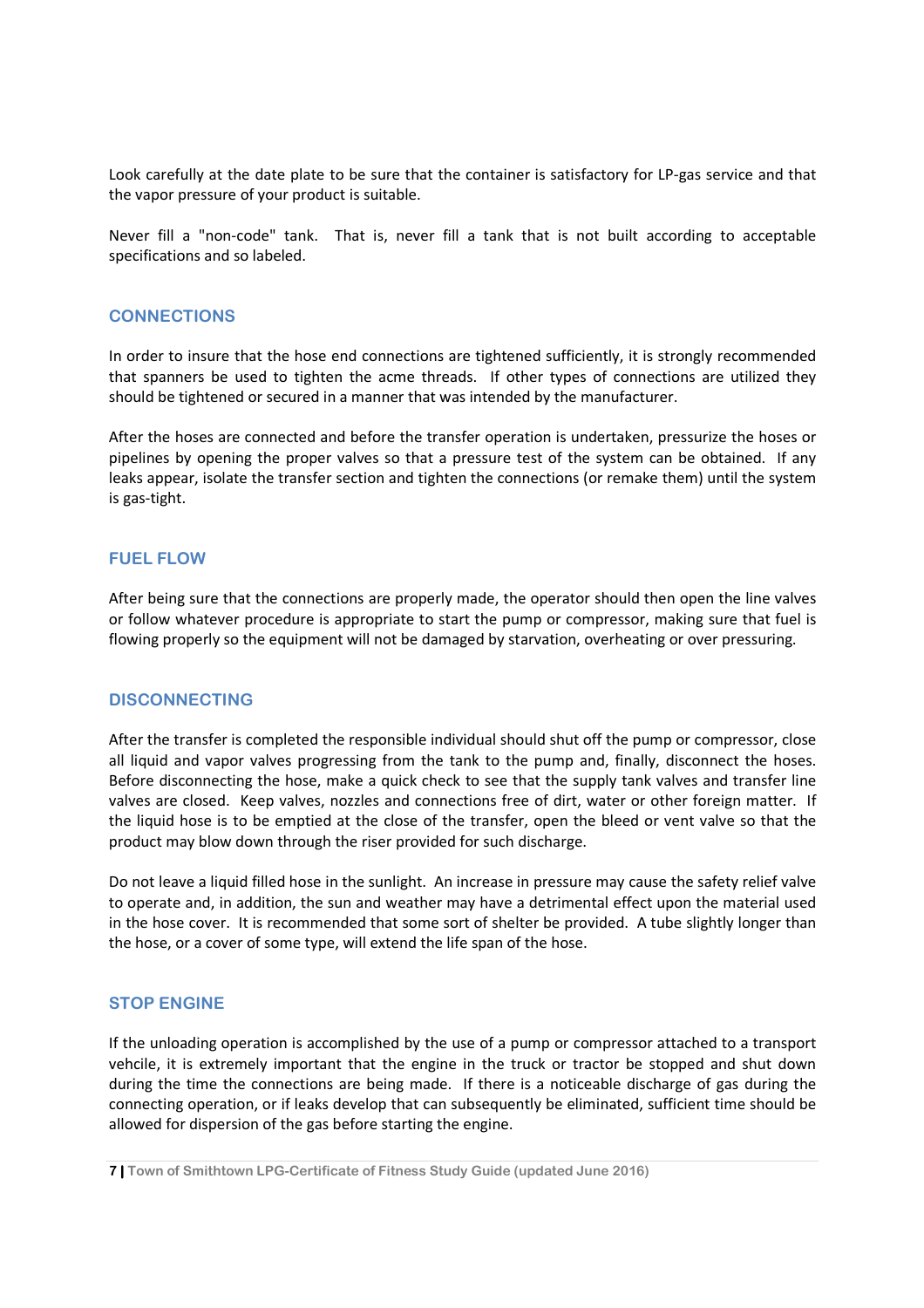As soon as the transport tank is emptied, disengage the pump or compressor and stop the engine before disconnecting any hoses. Again, after the hoses are disconnected, allow sufficient time for the dispersal of vapor that may have escaped before the engine is started again. It is the driver's responsibility to pick up and store the chock blocks and to see that the hoses are disconnected and that everything is clear and in order before moving the equipment. There is no substitute for a complete round trip of equipment in order to assure safety.

# **SIMILAR SEQUENCE**

Loading bulk trucks follows much the same sequence as unloading transports. The truck is first driven to a position at the loading rack and the engine stopped. The driver should be responsible for chocking his wheels. The designated employee-plant manager, loader or driver, depending upon the size or organization of the plant should see that the fire extinguisher is available and should properly connect the hoses. The pump has a known capacity and the man doing the filling knows, or should know about how much fuel it will require to fill the tank to the proper level. As in unloading a transport, someone should be in attendance all the time the bulk truck is being filled.

# **WATCH FOR LEAKS**

The tank gauge should be consulted occasionally to check up on the progress of the filling. Several minutes before the tank is filled to the proper level a fixed liquid level gauge or rotary gauge should be set to the permissible filling level and should have bleeder valve open so that the man handling the operation can determine when the liquid reaches the maximum safe level.

After the filling operation has been completed close the valves progressively from the filling line to the bulk truck tank and disconnect the hose from the filler connection. Allow the entrapped gas to escape by slightly loosening the connection and waiting for the pressure to reduce to zero, or by venting the gas through a bleed valve and vent provided for such purpose. If gas should continue to escape, it indicates a leaking or open valve and this condition should be corrected immediately. Allow ample time for the escaping gas to disperse before starting the engine. The driver may then pick up the chock blocks and walk all around the truck to see that everything is disconnected and that it is safe to move the vehicle.

# **IS IT THE PROPER TANK?**

Make sure you fill only the correct tank. Check the nameplate to make sure the tank is the proper type approved for LPG.

After you have checked to make sure the tank is the right one for the service, make sure that the container valves, fittings, and gauges, are in satisfactory condition.

The principal hazard in connection with cylinder usage is that these containers are generally considered so safe that individuals are likely to become careless with them. It is true the cylinders are designed for

**<sup>8|</sup> Town of Smithtown LPG-Certificate of Fitness Study Guide (updated June 2016)**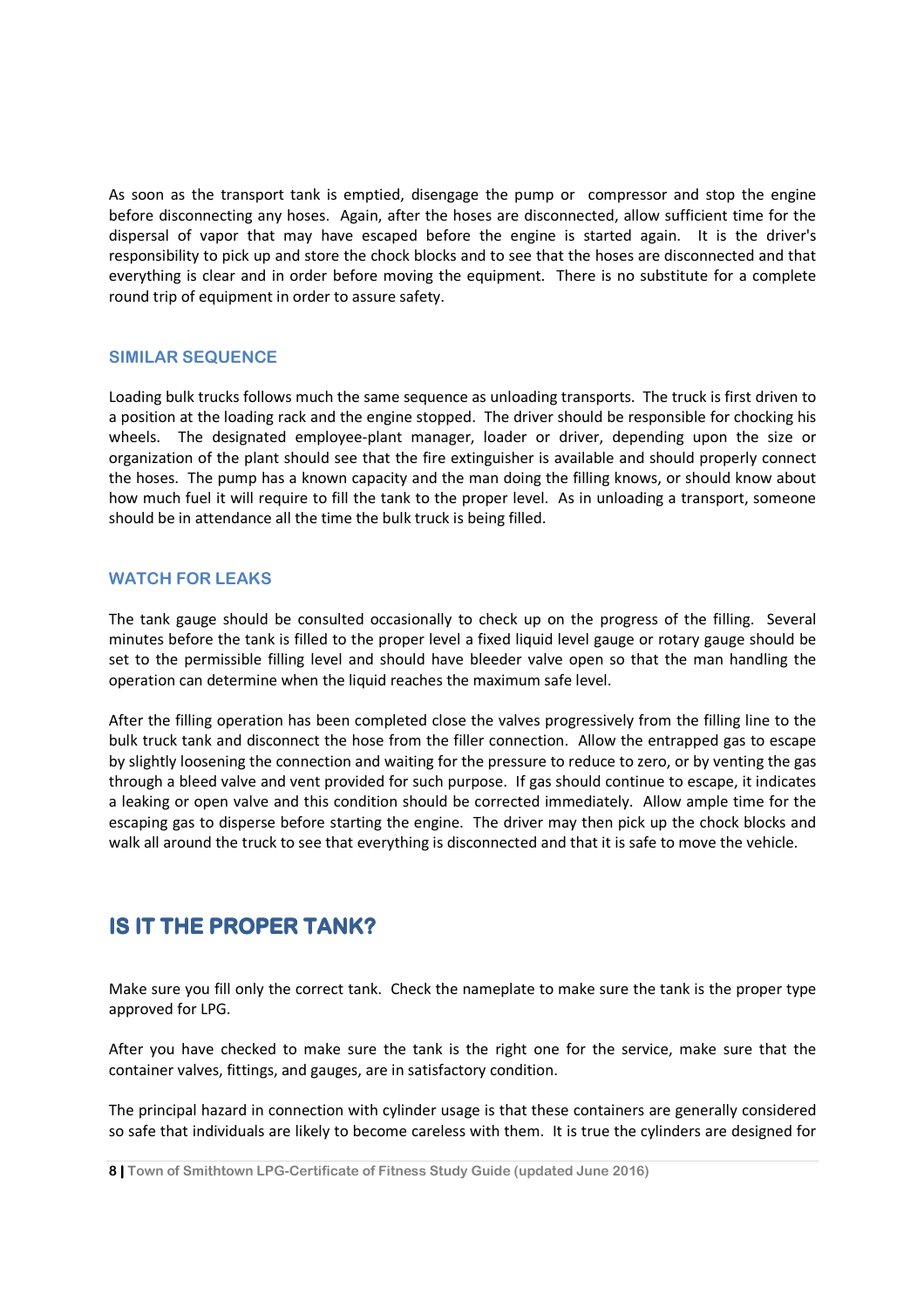safety; however, they will remain safe only so long as they are maintained, filled and transported with full observance of the necessary precautions.

A cylinder that is properly protected from corrosion, mishandling, and neglect will have a long life<br>An indication of this fact is that the Interstate Commerce Commission regulations will permit the<br>a new cylinder for 12 y An indication of this fact is that the Interstate Commerce Commission regulations will permit the use of An indication of this fact is that the Interstate Commerce Commission regulations will permit the use of<br>a new cylinder for 12 years after the date of manufacture without retest or re-qualification. Then, another five to seven years may elapse depending upon the type of test made, before the second test will be called for.

The national requirements on testing and retesting are administered by the Interstate Commerce Commission. There are three possible methods to use: the external visual inspection, the modified hydrostatic retest, and the hydrostatic retest with expansion. Commission. There are three possible methods to use: the external visual inspection, the modified<br>hydrostatic retest, and the hydrostatic retest with expansion.<br>As explained above, the requirements can be met by the perfor

the first 12 years of service. If the external visual method is used, subsequent tests must be made every five years. On the other hand, if the modified hydrostatic test is used, subsequent retests need be made If the external visual method is used, subsequent tests must be made every<br>nd, if the modified hydrostatic test is used, subsequent retests need be made<br>every seven years, and if the hydrostatic test by water jacket method ve, the requirements can be met by the performance of one of these tests at the end of of service. If the external visual method is used, subsequent tests must be made every about the modified hydrostatic test is used, sub



subsequent retests come due in 12 years. The visual inspection method has<br>long been recognized by the LP-gas industry as an effective means of<br>requalification and is widely used.<br>"Recommended Procedures for Visual Inspecti long been recognized by the LP-gas industry as an effective means of requalification and is widely used.

"Recommended Procedu Procedures for Visual Inspection and Requalification of ICC Cylinders in LP LP-gas Service" has just been completed by the NLPGA's T&S committee. These procedures contain pertinent data relating specifically to LP-gas cylinders from the Compressed Gas Association's "Standard for Visual LP-gas cylinders from the Compressed Gas Association's "Standard for Visual Inspection of Compressed Gas Cylinders". (CGA Pamphlet C-6-1962), recognized industry practices, and ICC requirements to provide the necessary information to requalify LP-gas cylinders by the visual. gas cylinders from the Compressed Gas Association's "Standa<br>pection of Compressed Gas Cylinders". (CGA Pamphlei<br>ognized industry practices, and ICC requirements to<br>cessary information to requalify LP-gas cylinders by the v ined, filled and transported with<br>neglect will have a long life-span.<br>regulations will permit the use of<br>retest or re-qualification. Then,<br>set made, before the second test<br>ed by the Interstate Commerce<br>al visual inspection

# **CYLINDER FILLING**

ICC regulations and NFPA 58 indicate the acceptable methods of determining that cylinders are properly filled. You should make sure that the procedure you are following is in accordance with local codes. ICC regulations and NFPA 58 indicate the acceptable methods of determining that cylinders are properly<br>filled. You should make sure that the procedure you are following is in accordance with local codes.<br>We do not intend t

equipment is available and proper procedures are followed in every instance there is no doubt that either method of controlling the liquid contents of a cylinder can be perfectly satisfactory. The important point to remember is that a cylinder must not be overfilled. In order to prevent such a situation from arising, you must have proper equipment, properly maintained and used by individuals who are trained and will conscientiously follow prescribed procedures. procedures are followed in every instance there is<br>iquid contents of a cylinder can be perfectly sa-<br>at a cylinder must not be overfilled. In order to<br>ve proper equipment, properly maintained and use<br>usly follow prescribed fy LP-gas cylinders by the visual.<br>
So of determining that cylinders are proper<br>
owing is in accordance with local codes.<br>
Its of volume or weight filling. If appropria<br>
d in every instance there is no doubt th<br>
linder can

Automatic controls on cylinder filling manifolds are one of the most valuable safety devices developed in the LP-gas industry. To be effective, they must include quick-closing valves. When kept in proper adjustment, they are very effective in insuring the proper filling of any cylinder.

**9 | Town of Smithtown LPG-Certificate of Fitness Study Guide (updated June 2016)**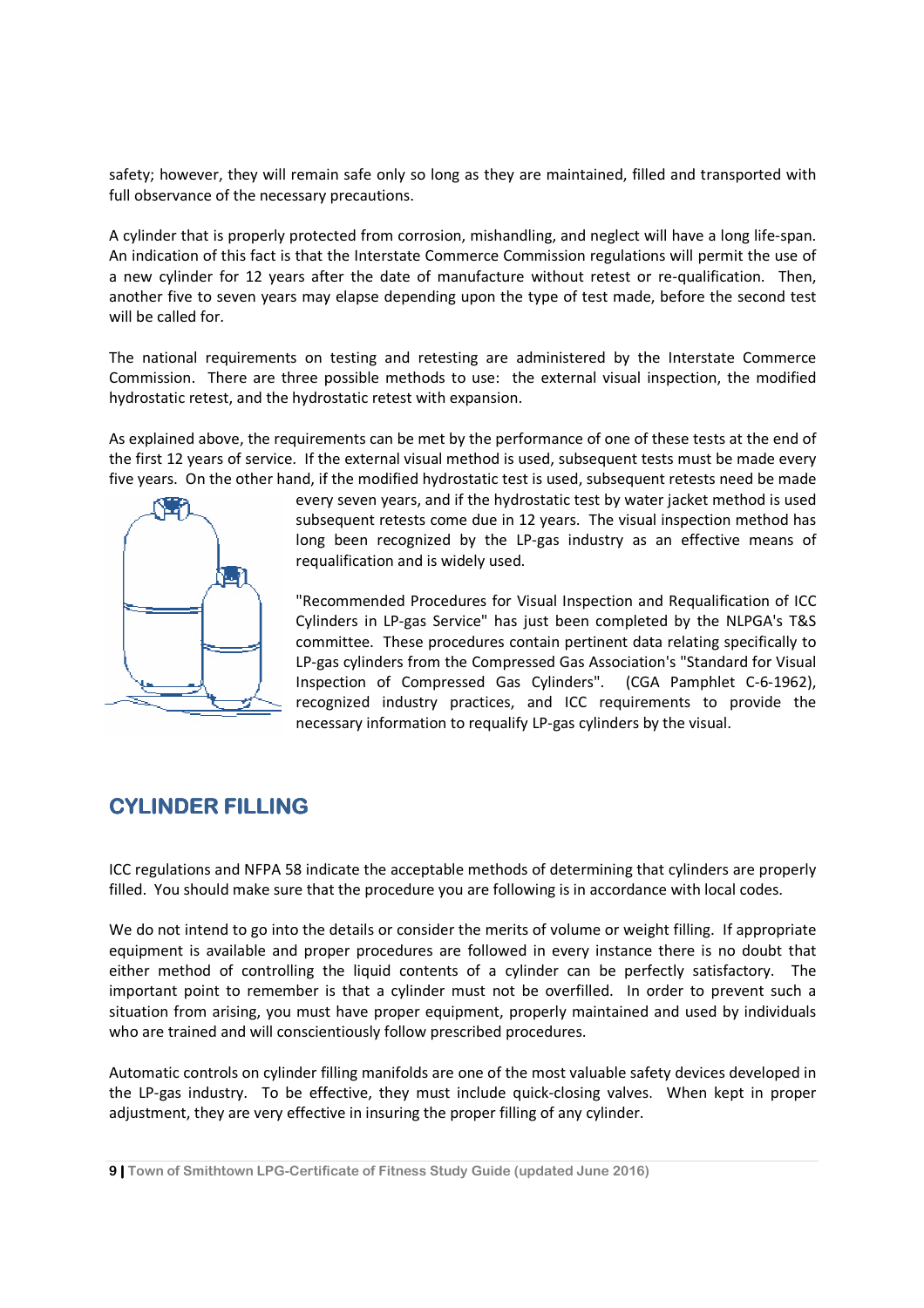Users of hand-operated rotating stem valves in filling plants might consider the advisability of installing quick-closing valves on the manifold hoses. They can save time and fuel and prevent overfills. it requires as much time to bleed an overfilled cylinder as it does to fill the cylinder in the first place, not to mention the waste of fuel and the creation of a fire hazard on the premises.

As a precaution against the accumulation of vapors in the filling area, it is suggested that a "blow down pipe" be installed. If it is necessary to bleed off a cylinder, the vapor can be discharged through a vent stack at a reasonable distance above any building in the yard.

Cylinder valves should be protected at all times because the valve is the most easily damaged part of the cylinder. Welded-on rings extending higher than the valves protect the valve from the lateral blows. The danger from vertical blows is, in the ordinary handling of a cylinder, rather remote. If the cylinders are of the conventional type with a screwed cap to protect the valve from every direction, the cap should be screwed on immediately after disconnection from the customer installation.

# **FILLING SCALES**

At every location where LP-gas is filled, there should be a certified scale. Every scale for cylinder filling and test weights and should be checked periodically for accuracy by a weights and measure official or a scale manufacturer's representative. In addition, every scale should be checked daily with test weights in the following manner:

- $\triangleq$  Zero the scale without any weight on it.
- Add one 50 pound test weight and check the scale. Add a second test weight and check the scale. Add a third...add a fourth, etc. If the scale checks out correctly with each 50 pound increment, the scale is satisfactory for use. For smaller containers use proportionally lighter weights.
- $\cdot$  If the scale does not check out properly at each weight and cannot be adjusted, discontinue use and advise your supervisor.
- Clean scale pits regularly, and keep water out of them. It is imperative that the scales be kept in correct operating condition at all times to safely fill cylinders.

# **CHECKING CYLINDERS**

*Cylinder markings*. make sure the cylinder is approved for LP-gas with authorized DOT(CC) cylinder markings.

*Visually inspect the cylinder*. Cylinders to be filled must be checked for dents, gouges, leaks, rust or other defects and if physically sound, may be filled. Ice and other foreign matter must be removed from cylinders before filling. In addition, if a cylinder is over 12 years old, it must be requalified or discarded. If it has been previously requalified, it must be requalified every five (5) years. Visual requalification is indicated by the date of requalification followed by the letter "E". Cylinders with obvious damage or excessive rust may not be filled, as well.

**<sup>10|</sup> Town of Smithtown LPG-Certificate of Fitness Study Guide (updated June 2016)**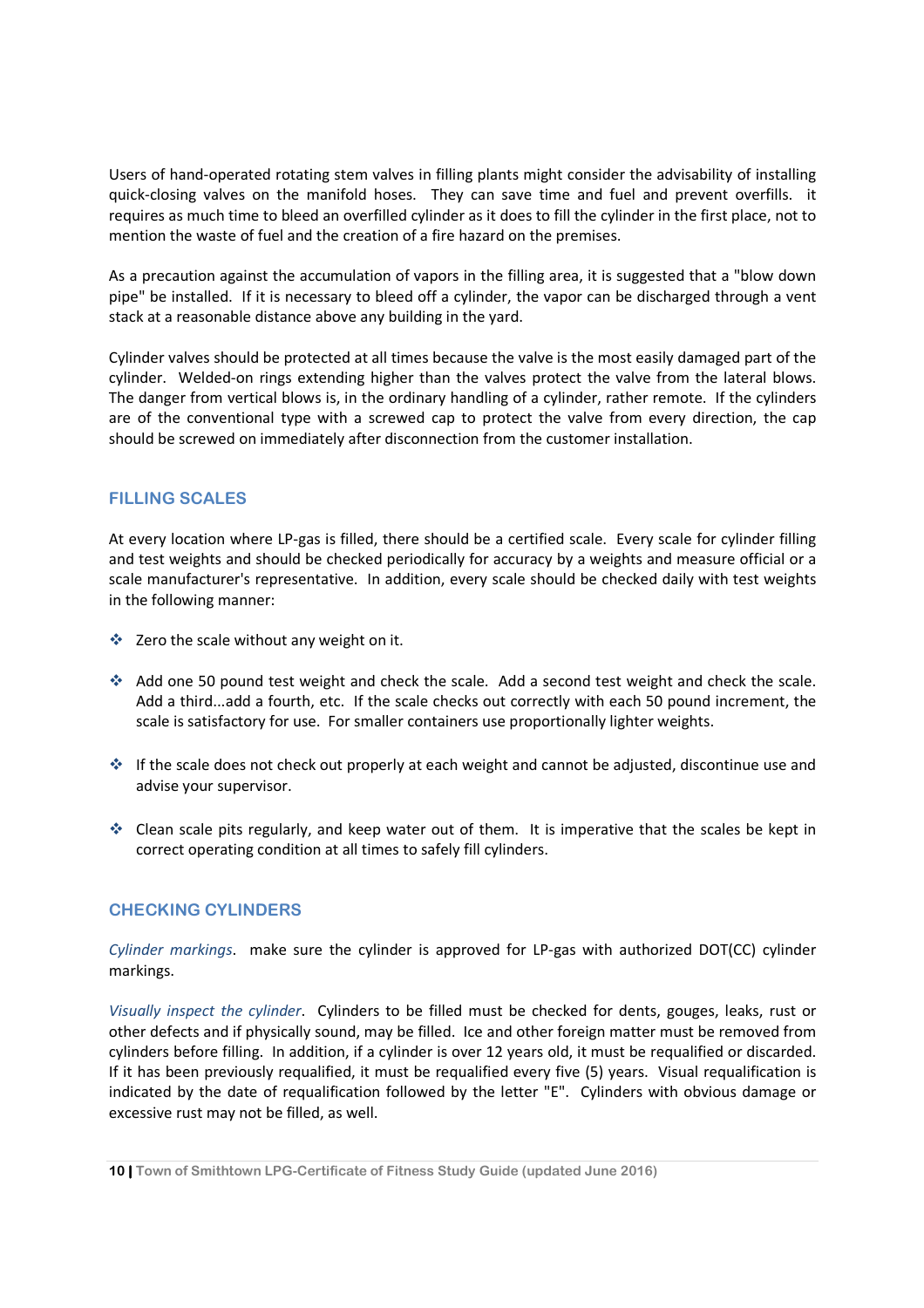*Filling by weight*. Do not fill a cylinder unless it has the water or propane capacity and the tare weight marked on the container, or has an outage gauge. Cylinders may be filled to 42 percent of the water capacity in pounds.

*Filling with fixed level gauge*. DOT permits filling cylinders by outage gauge on containers exceeding 200 lbs. water capacity. A representative cylinder of the days filling at each charging plant should be checked by weighing. Do this with the charging hose disconnected.

*Valve protection*. Valves on full containers must be protected with permanent collars or screw type protective caps and must be in serviceable condition. Install protective caps immediately after filling.

*Foot rings*. Cylinder foot rings should be in serviceable condition. Examine bottom of the tank for excessive rust.

*Ownership of cylinders*. Cylinders may only be filled with the owner's permission.

# **INSPECTION OF VALVES**

*Inspect safety relief valve*. Inspect for damage, corrosion, etc. and replace if necessary. Foreign matter (dirt, insects, webs, etc.) should be removed.

*Inspect valve outlet*. Be sure the outlet threads are clean and undamaged.

*Inspect valve for approval*. Replace the valve if it is not UL listed.

# **FILLING CYLINDERS**

- ❖ Check tare weight.
- Connect the fill hose adapter to the cylinder, and set the tare beam on scale to proper weight. Compensate for the weight of the filling connector and hose.
- ◆ Open cylinder valve, then open fill hose valve.
- Check all container fittings for leaks with leak detector solution. Replace or repair any valve that leaks.
- When the cylinder is filled to the proper level immediately shut off fill hose valve, and close cylinder valve.
- Check the valve outlet for leaks. Seams and welds shall also be checked either with soap solution or by immersion.
- After filling the cylinder and disconnecting the hose, be sure the cylinder contains the proper amount of gas. Verify by checking the filled weight on the scale.

**11| Town of Smithtown LPG-Certificate of Fitness Study Guide (updated June 2016)**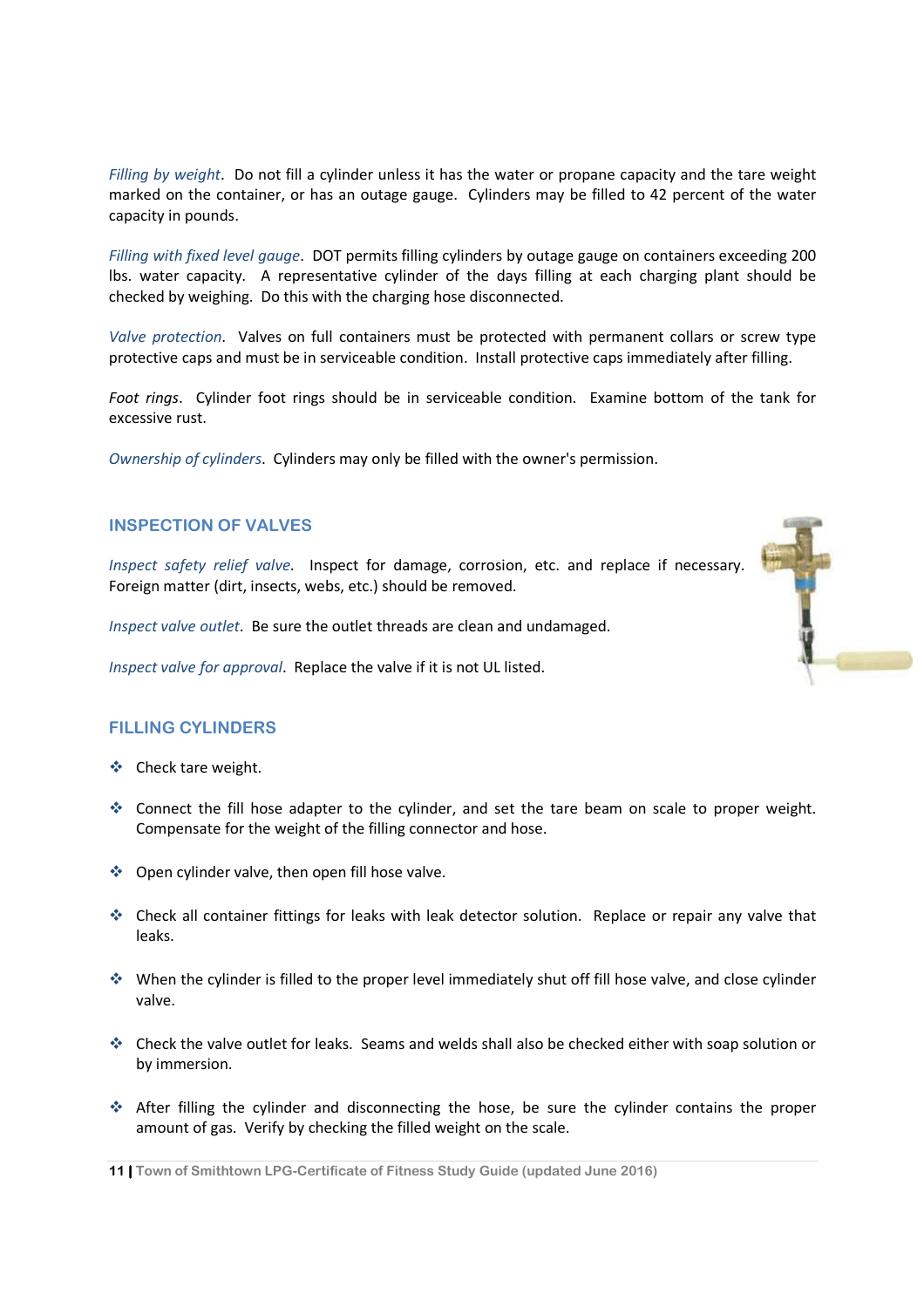### **TRANSPORTING CYLINDERS**

- $\cdot$  Prior to transporting, valve protecting cap, plug, or collar must be in place.
- All cylinders shipped by common or contract carrier must have a DOT red shipping label.
- $\cdot$  Transport in private vehicles should never be in the trunk of a car.
- The customer should know to transport the cylinder direct to the destination without stops or side trips.

# **KNOW YOUR CYLINDER**

In filling and servicing LP-gas cylinders, you must know the specific valves and be able to recognize immediately whether the valves and connections are intended to communicate with the vapor space or the liquid space. Years ago, practically all cylinders were intended for vapor withdrawal service. There are thousands of cylinders that may be fitted for liquid withdrawal only, or may be fitted for either vapor or liquid withdrawal. Cylinders shall be filled and used for its specific application only.

Special connections differing from the standard POL maybe utilized for liquid service. Don't depend upon this distinction in deciding which type of service a cylinder is intended for, because there are cylinders that are fitted with what appear to be conventional POL cylinder valves that do communicate directly with the liquid space.

The importance of being sure that cylinders fitted for liquid withdrawal do not become involved in installations intended for vapor service cannot be over stressed. If there is ever the slightest doubt, get the correct answer at the filling plant before placing the cylinder on a delivery truck.

Occasions may arise when repairs or modifications of cylinders are necessary or desirable. It is always important to keep in mind NFPA 58, Paragraph B.4 (b): "Where repair or modification involving welding of ICC containers is required, the container shall be returned to a qualified manufacturer making containers of the same type, and the repair of modification made in compliance with ICC regulations.

# **MAINTENANCE OF CYLINDERS**

### **RUST**

Regarding cylinder maintenance in general, the greatest enemy of cylinders is rust. It is most likely to occur at the bottom and inside the base ring. For this reason, and for the sake of appearance, the entire cylinder should be kept properly painted. Cylinders are required to be painted in a white, silver or other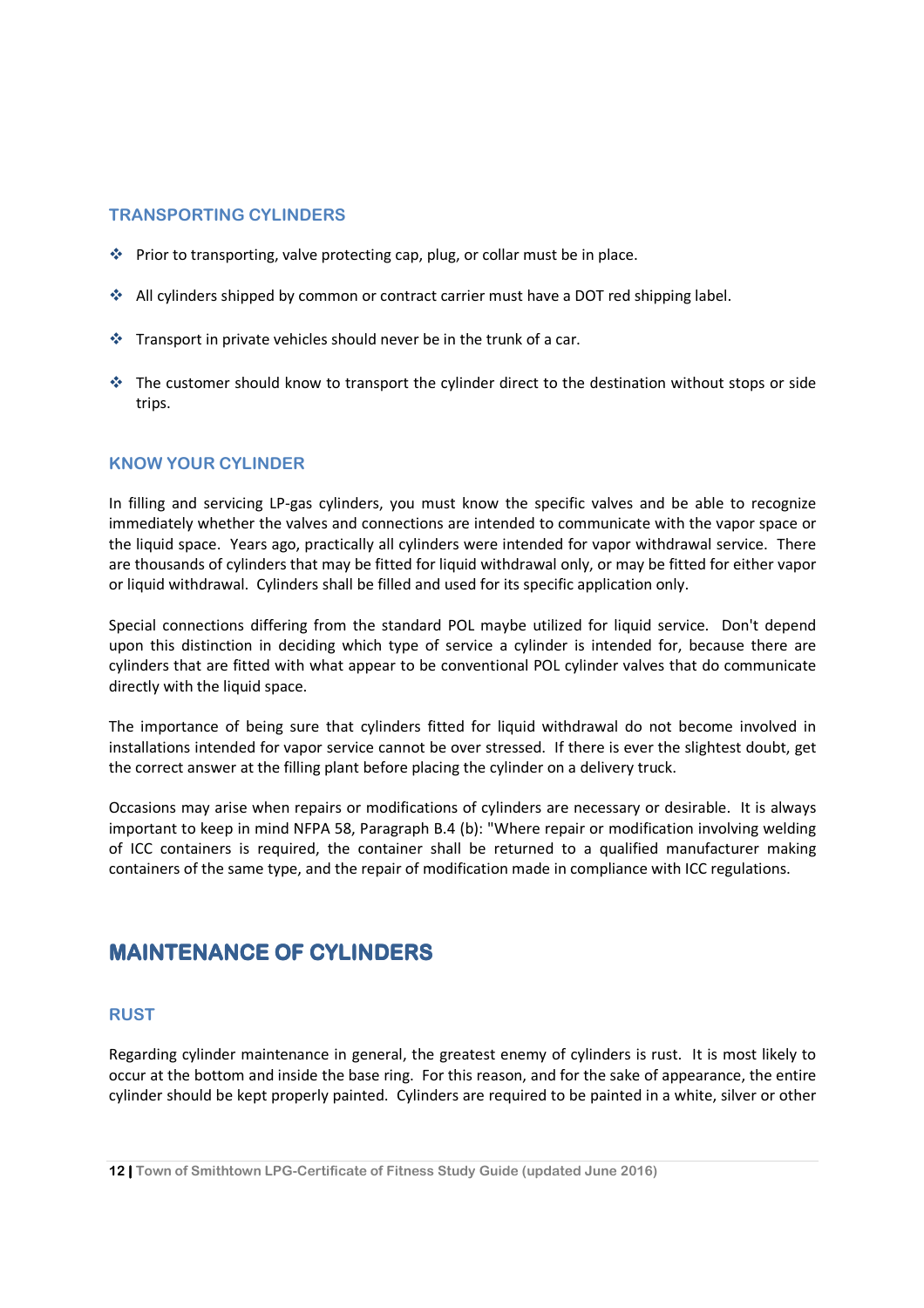light reflective color. Care should be taken by the owner and filler alike to prevent scratching off any paint and coating which protects a cylinder from rust.

### **VALVE MAINTENANCE/REPAIR**

The valve or valves are the one part of the cylinder that is subject to wear because of movement through use. The repeated opening and closing of the shutoff device through years of use can induce wear in the valve seat and stem. Similarly, the repeated making and breaking of the valve outlet can produce wear. The materials utilized in the manufacture of valves have been selected because of their strength and suitability for the intended service. They will not, however, withstand repeated abuse, so care should be taken in making up the outlet connection. Always engage threads at least two turns by hand before using a wrench. Make sure the two elements are in proper alignment before completing the connection.

Although it is not recommended that cylinder valve repairs be made while the valve is in the cylinder, it is possible to make minor repairs such as reseating the POL connection or chasing the POL threads in the event of an emergency. This is suggested only in the event a cylinder cannot be unloaded without leakage from the cylinder valve connection.

The cylinder valve now in common usage includes a safety relief device which should be of suitable capacity and set to discharge in accordance with ICC regulations. The conventional setting pressure is 375 psi. While these safety relief devices are seldom called upon to operate, it is important that they be kept in good condition. Each time the cylinder is filled the safety relief device should be observed to see that it is free and clear of any foreign matter, that the spring appears to be free of rust and corrosion, and that the cap or body is not distorted or in any way damaged preventing normal operation of the valve.

A program of periodically retesting safety relief devices with the cylinder valve removed from the cylinder may be undertaken if adequate facilities and trained personnel are available. Another alternative may be an exchange program in which cylinder valves are removed after a reasonable period of service and returned to a valve manufacturer to be replaced with either new or reconditioned valves.

The importance of maintaining a satisfactory operating safety relief device cannot be over stressed. If failure should occur, premature operation of the valve may create a hazard by discharging vapors; or, in the event that the valve fails to open, the cylinder might fail due to over pressure. Each time a cylinder is filled it should be determined that it is leak free. Pay particular attention to the cylinder valve, being sure it will close off gas tight, and that there is no leakage in the area of the stem. Bear in mind that most cylinder valves have a back-seating arrangement. Even if the primary seal in the valve has failed when the valve is in a full open position, it may not necessarily leak at the stem. Therefore, it is recommended that the area of the stem be observed while the valve is being closed.

# **DO-IT-YOURSELF RECONDITIONING**

Cylinder valves can be reconditioned provided adequate facilities and trained personnel are available. As an alternative, an exchange program with a valve manufacturer will insure a safe, satisfactory, and economical supply of replacement units.

**<sup>13|</sup> Town of Smithtown LPG-Certificate of Fitness Study Guide (updated June 2016)**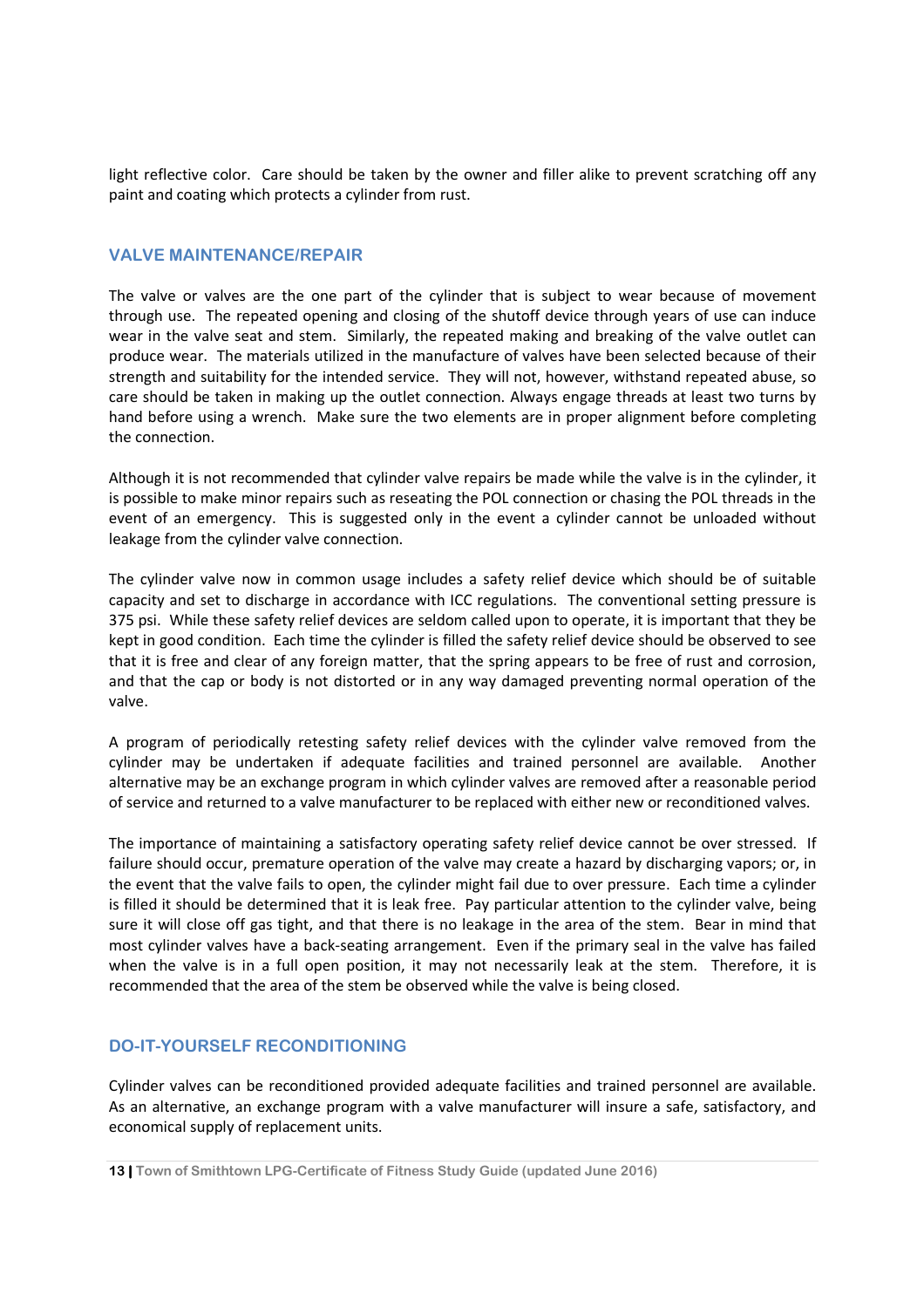The removal of cylinder valves from the container can be a rather awkward and costly procedure unless proper facilities are available. Every filling plant should have a cylinder vise securely anchored to the floor. A proper solid-jaw wrench for removing and replacing each type of valve should be at hand. With the cylinder securely held in the vise, you can remove the valve with a long-handled wrench without having to hammer either the valve or the cylinder. The torque load or pressure applied to the wrench handle should be the only force used for removing valves.

# **CODE OF THE TOWN OF SMITHTOWN CHAPTER 164 - FIRE PREVENTION [LOCAL LAW 4-1990], ARTICLE XV, Liquefied Petroleum Gases**

**NOTE**: This is an unofficial compilation of sections of the Code of the Town of Smithtown regarding the use, storage, handling and transportation of Liquid Petroleum Gas. It is provided here for the convenience of persons preparing for examination(s) for a Certificate of Fitness. Official copies of Town Code may be obtained through the Smithtown Library or the Town Clerk's office.

# **§ 164-103. Applicability.**

The provisions of this article shall apply to all uses of liquefied petroleum gas and the installation of all apparatus, piping and equipment pertinent to systems for such uses.

# **§ 164-104. Filing of plans and reports.**

# A. Plans.

(1) The plans for all new fixed LPG installations must be submitted to the Fire Prevention Division for approval prior to installation. The plan shall be a site plan showing locations of buildings and property lines and all pertinent dimensions, including the proposed locations of containers, vaporizers and equipment with the capacities and descriptions thereof, submitted in duplicate. The acceptance of plans for installation does not relieve the applicant from meeting the requirements of any other law, rule, ordinance or regulation of any other authority having jurisdiction. [Amended 3-14-2000 by L.L. No. 4-2000; 1-11-2005 by L.L. No. 1-2005]

(2) The installation of containers or tanks shall require the issuance of a permit from the Department of Public Safety. [Amended 3-14-2000 by L.L. No. 4-2000; 1-11-2005 by L.L. No. 1-2005]

(3) All underground LPG tanks and piping are to remain uncovered until the installation is inspected and approved by a Fire Marshal.

(4) No LPG system which requires a permit to install shall be utilized until an inspection of the same has been made by a Fire Marshal and an appropriate certificate of compliance has been issued.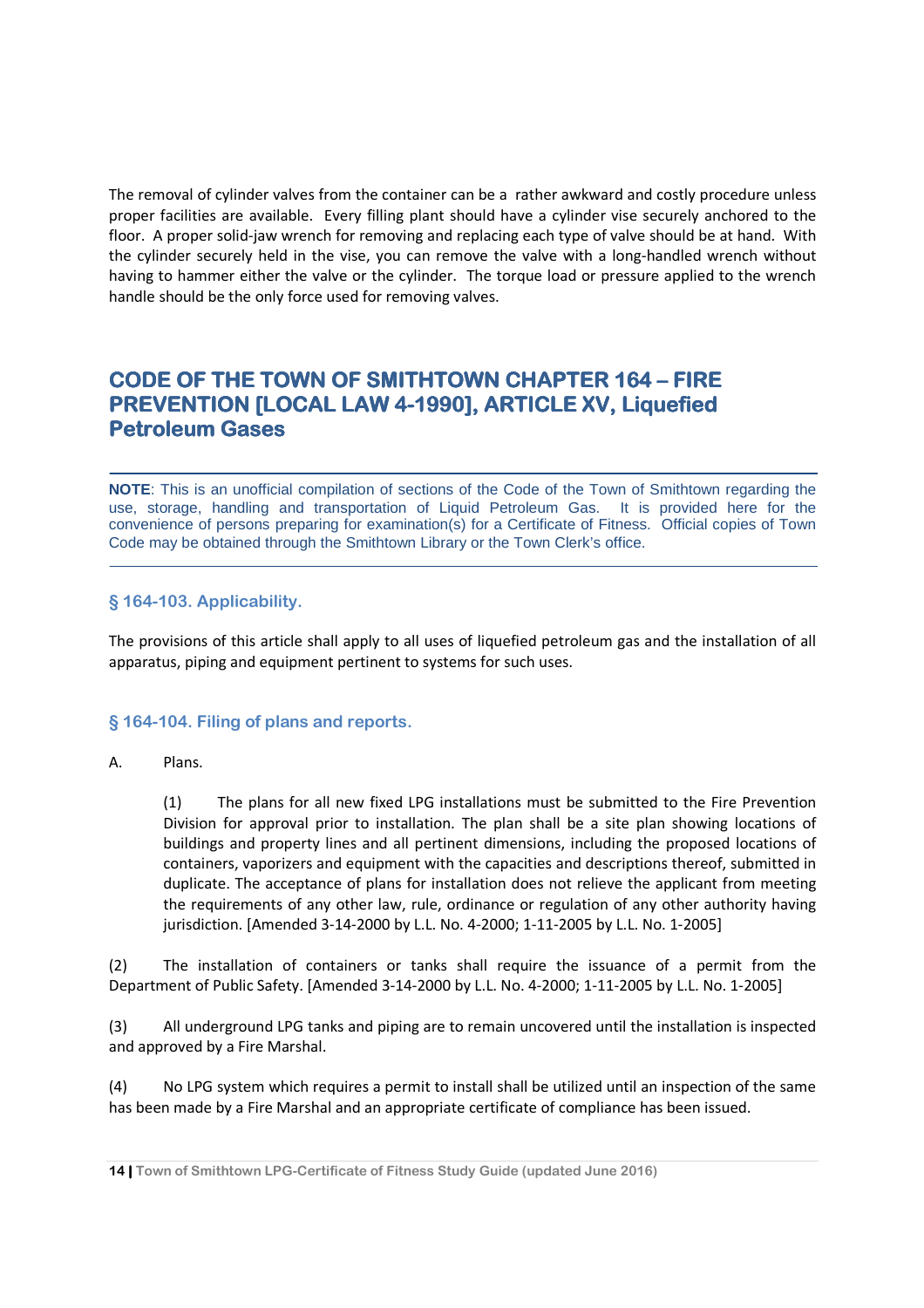B. Temporary heat location reports. Every installation of LPG used for temporary heat must be reported to the Fire Prevention Division at the time of installation. [Amended 3-14-2000 by L.L. No. 4- 2000]

# **§ 164-105. Installation and maintenance of equipment.**

A. All equipment shall be installed and maintained in conformity with the rules and regulations of this chapter and the appropriate standards of the NFPA. It shall be unlawful to install, service, handle or offer for sale, in any form, liquefied petroleum gas and related equipment that does not conform to these rules, regulations and standards.

B. No person, firm or corporation, except the owner or those authorized by the owner to do so, shall sell, fill, refill, deliver or permit to be delivered or used in any manner any LPG container for any gas or compound or for any purpose whatsoever. Only containers designed for LPG may be filled with liquefied petroleum gas. Filling LPG containers with any other gas or compound is prohibited.

C. Cylinders used for LPG shall be painted white, silver or other light-reflecting color as approved by the Fire Prevention Division. It shall be unlawful for any supplier to refill any container that has been painted any other color. [Amended 3-14-2000 by L.L. No. 4-2000]

D. The gas supplier shall refuse to fill any container that does not fully conform to all provisions of this chapter or one that has been involved in a fire, burned or scorched.

E. The replacement of parts on containers, regulators or related equipment shall be made by qualified personnel only.

F. The peening of weld leaks is prohibited.

G. Tanks, cylinders or other storage vessels which previously contained gases other than liquefied petroleum gas, such as but not limited to Freon, acetylene or hydrogen, shall not be revalved and used for liquefied petroleum gases.

# **§ 164-106. Portable cylinders.**

A. Portable vapor-withdrawal cylinders with water capacities greater than 2½ pounds, which are or will be owned by the user or intended user, are not to be filled or refilled unless the cylinder has been properly tested or requalified in accordance with United States Department of Transportation regulations and has attached thereto a warning label approved by the Fire Prevention Division. A cylinder(s) shall not be released to the owner or his representative by the seller or refiller until it has been determined that the cylinder has not been filled beyond acceptable limits (42% of its water-weight capacity), is free of leaks and is safe for use or continued use.

B. Containers, except those used in liquid-withdrawal service up to and including 40 pounds' propane capacity, shall be checked for leaks immediately after filling. The test will be done by qualified personnel by checking each connection with a soap-water solution or by total submersion in a waterfilled container. Should a leak exist, the container shall be emptied immediately and marked with paint,

**<sup>15|</sup> Town of Smithtown LPG-Certificate of Fitness Study Guide (updated June 2016)**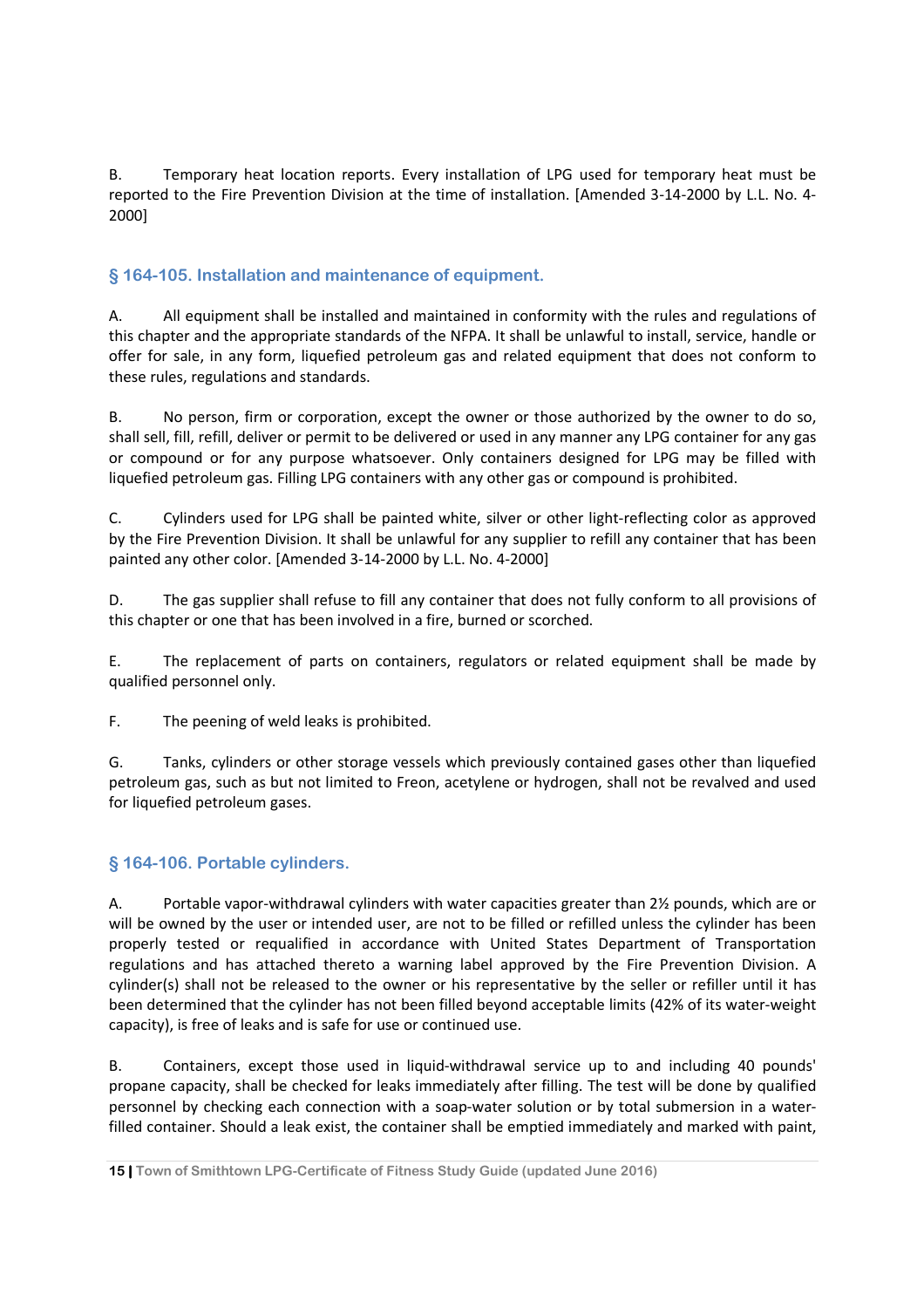indelible ink or marker or other suitable means to positively identify a container that leaks. A leaking container shall not be transported from the filling site while it contains any product, either in liquefied or vapor form.

C. All portable Department of Transportation and Interstate Commerce Commission containers shall have the date of manufacture permanently stamped on a permanently attached collar or on the cylinder if the collar is not permanently attached and, in the case of containers more than 12 years old, shall have the date of the most recent inspection, month/year, marked on the collar or cylinder.

D. Every person, firm or corporation offering the filling of LPG cylinders for sale or resale shall have a certified scale on the premises to ensure that each portable cylinder containing LPG has not been filled beyond its safe capacity. Each such cylinder shall be weighed before delivery to the purchaser to ensure that the cylinder is not filled beyond acceptable limits.

E. Container storage restricted.

(1) No container of LPG, either in use or in storage, shall be permitted inside or on the roof or balcony of any occupied building or in or on any construction attached to an occupied building, except as permitted in Subsections F and G below.

(2) Industrial lift trucks shall comply with the provisions of the appropriate standards of the NFPA.

(3) The storage of containers must be outside the building, at least 25 feet from any building or structure. Storage is to be in either a noncombustible top- and bottom-vented structure or surrounded by a substantial metal fence enclosure. Such enclosure is to be adequately secured against access by unauthorized persons.

F. Department of Transportation specification cylinders with a maximum water capacity of 21/2 pounds, used with completely self-contained hand torches and similar applications, may be stored or displayed in a building frequented by the public, the quantity of which shall not exceed 200 pounds aggregate.

G. The temporary or emergency use of LPG equipment in occupied or unoccupied buildings shall be approved by the Fire Prevention Division prior to use. Any tank used inside any building shall be equipped with an excess-flow valve to shut off the flow of gas if a hose or other connector is severed. [Amended 3-14-2000 by L.L. No. 4-2000]

# **§ 164-107. Permits required. [Amended 3-14-2000 by L.L. No. 4-2000]**

A. Permits shall be required in locations where propane is installed, stored, sold, stored for rental or resale and/or transferred from one vessel to another. Liquefied petroleum gas (LPG) permits shall be acquired from the Fire Prevention Division.

B. Application for permits shall be made to the Fire Prevention Division on forms provided and shall include the applicant's answers in full to inquiries set forth on such forms. Applications for permits shall be accompanied by such data as may be required by the Division and such fees as may be required by the town.

**<sup>16|</sup> Town of Smithtown LPG-Certificate of Fitness Study Guide (updated June 2016)**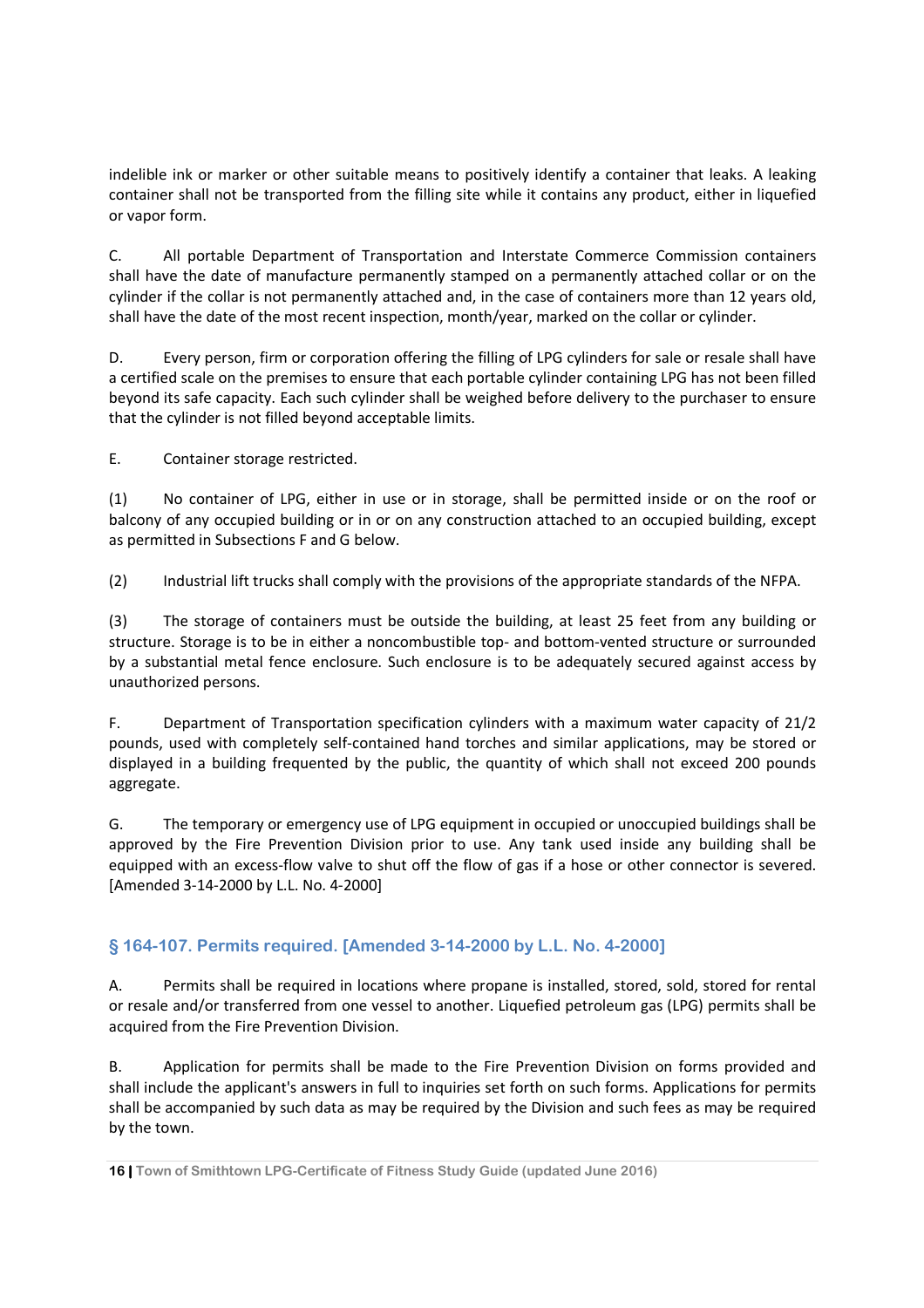C. The Fire Prevention Division shall review all applications submitted and determine compliance with applicable provisions of the Code. If an application for a permit is rejected by the Fire Prevention Division, the applicant shall be advised of the reasons for such rejection.

D. A copy of permits shall be posted or otherwise readily accessible at each place of operation or carried by the permit holder, as specified by the Fire Prevention Division.

E. Permits shall be valid for a period of one year.

# **§ 164-108. Transportation.**

A. No person, firm or corporation whose motor vehicle, tank truck, tank truck semitrailer or tank truck trailer, which is based within the Town of Smithtown, shall use or cause to be used any motor vehicle, tank truck, tank truck semitrailer or tank truck trailer for the transportation of liquefied petroleum gas unless, after complying with these regulations, a permit to operate any such vehicle has first been secured from the Fire Prevention Division. No permit shall be required under this section for any motor vehicle that is used for the transportation of LPG in containers not larger than 10 gallons' water capacity each (approximately 34 pounds' propane capacity) with an aggregate water capacity of 25 gallons (approximately 87 pounds) or when used in permanently installed containers on the vehicle as motor fuel. [Amended 3-14-2000 by L.L. No. 4-2000; 9-24-2002 by L.L. No. 4-2002]

B. Permits shall be issued to a vehicle for the transportation of LPG only after a full safety inspection of the vehicle by the Fire Prevention Division and the Fire Marshal approves of the issuance of the permit. [Amended 3-14-2000 by L.L. No. 4-2000]

C. Permits shall be valid for a period of one year. An approved marking shall be displayed on the vehicle for which said permit is issued.

D. The transportation of liquefied petroleum gas cylinders, either empty or full, is prohibited in the trunk of any passenger vehicle.

E. Cylinders larger than 10 gallons' water capacity or an aggregate amount in excess of 25 gallons shall not be transported in cars, vans or any type of enclosed vehicle or in the enclosed area of any vehicle.

# **§ 164-109. Certificate of fitness.**

A. Certificate of fitness required. Except as set forth in Subsection M below, any person filling containers at locations where LPG is sold and/or transferred from one vessel into another shall hold a valid certificate of fitness issued by the Fire Prevention Division. Such certificate is subject to revocation by the Fire Prevention Division at any time where the certificate holder displays evidence of noncompliance with the provisions of this chapter. [Amended 3-14-2000 by L.L. No. 4-2000; 9-24-2002 by L.L. No. 4-2002]

**<sup>17|</sup> Town of Smithtown LPG-Certificate of Fitness Study Guide (updated June 2016)**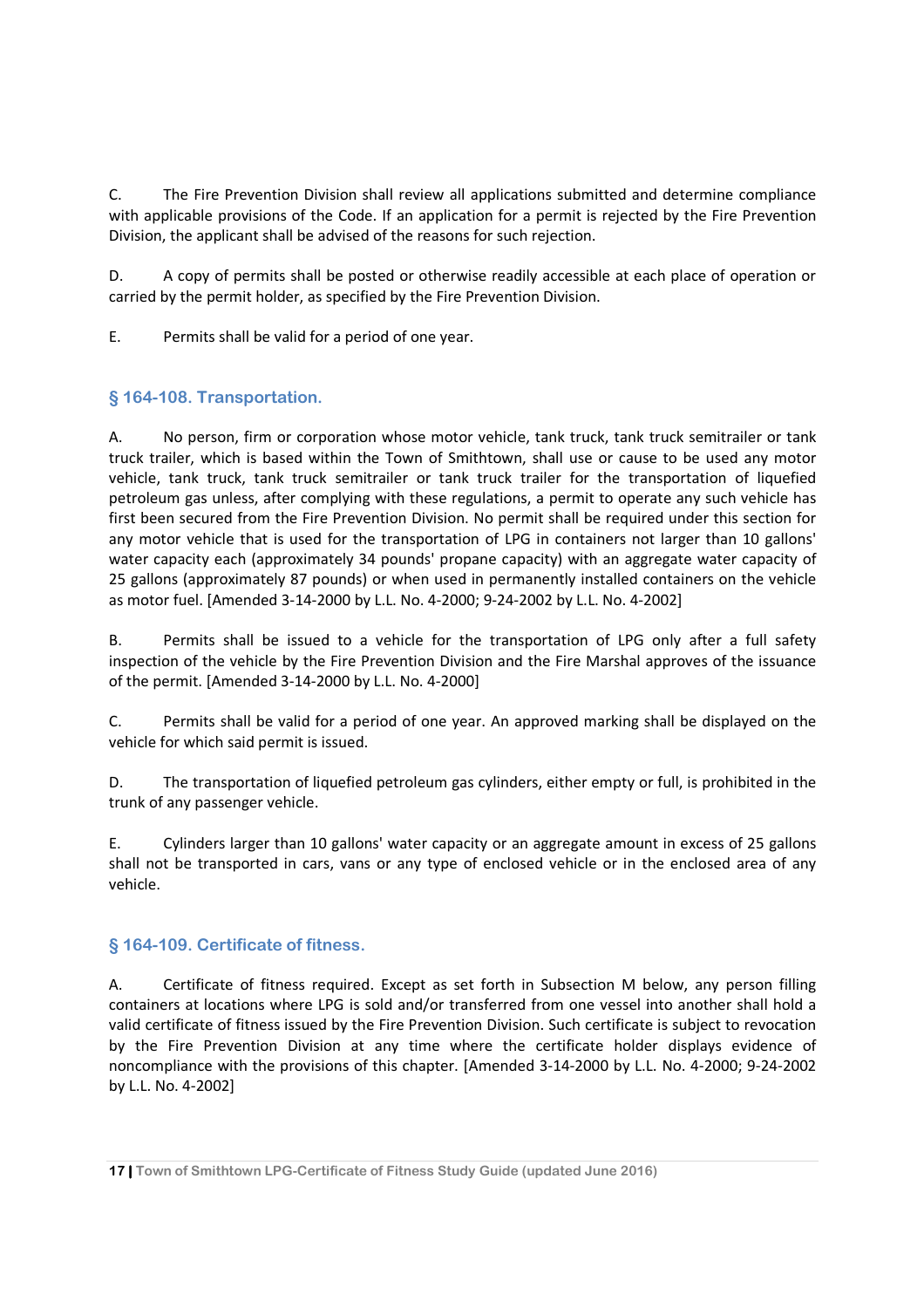B. Application. All applications for a certificate of fitness shall be filed with the Fire Prevention Division on forms provided by the Fire Prevention Division and accompanied by the applicable fees. [Amended 3-14-2000 by L.L. No. 4-2000]

C. Proof of qualifications. Every person applying for a certificate of fitness shall furnish satisfactory proof to the Fire Prevention Division that (s)he is familiar with the materials, formulas, tools, techniques, standards, laws, ordinances, recognized good practices, safety precautions and manufacturers' recommendations pertaining to the particular system, materials, devices or operations that (s)he will be involved with and for which the certificate of fitness is issued. (S)he shall further prove that (s)he is physically competent to perform any and all actions necessary or incidental to the operation for which the certificate of fitness is issued. [Amended 3-14-2000 by L.L. No. 4-2000]

D. Investigation and examination. The Fire Prevention Division shall investigate every new applicant for a certificate of fitness. The investigation shall include a written examination regarding the use, makeup and handling of LPG, and such investigation shall also include a practical test. When the Fire Prevention Division determines that the applicant conforms to all requirements of this chapter, a certificate of fitness shall be issued by the Fire Prevention Division. [Amended 3-14-2000 by L.L. No. 4- 2000]

E. The certificate of fitness shall be given full force and effect for a period of three years.

F. Refusal of certificate of fitness. When the Fire Prevention Division determines that a candidate has failed to meet the requirements to obtain a certificate of fitness, the Division shall refuse to issue any such certificate. Any person may not apply again for the certificate of fitness within a ten-day period following the refusal of issuance. [Amended 3-14-2000 by L.L. No. 4-2000]

G. Transferability. A certificate of fitness shall not be transferable.

H. Renewal of certificate of fitness. An application for the renewal of a certificate of fitness shall be filed in the same manner as an application for an original certificate. Each such application shall be accompanied by applicable fees. The granting of a renewal of a certificate of fitness shall be accomplished in the same manner as for an original certification, except that any person continuously engaged in any activity for which a certificate of fitness is required will not, upon renewal, undergo the investigation as outlined in Subsection D above.

I. Certificate of fitness issued. A certificate of fitness will be required of any person performing the following activities:

(1) Filling containers permanently located at consumer sites from a cargo vehicle.

(2) Selling LPG or transferring LPG from one vessel to another.

J. Change of address. Each person holding a certificate of fitness shall notify the Fire Prevention Division, in writing, of any change in his business, residential or other notification address within 10 days after such change. Failure on the part of a person to give such notification shall constitute grounds for revocation of said certificate of fitness. [Amended 3-14-2000 by L.L. No. 4-2000]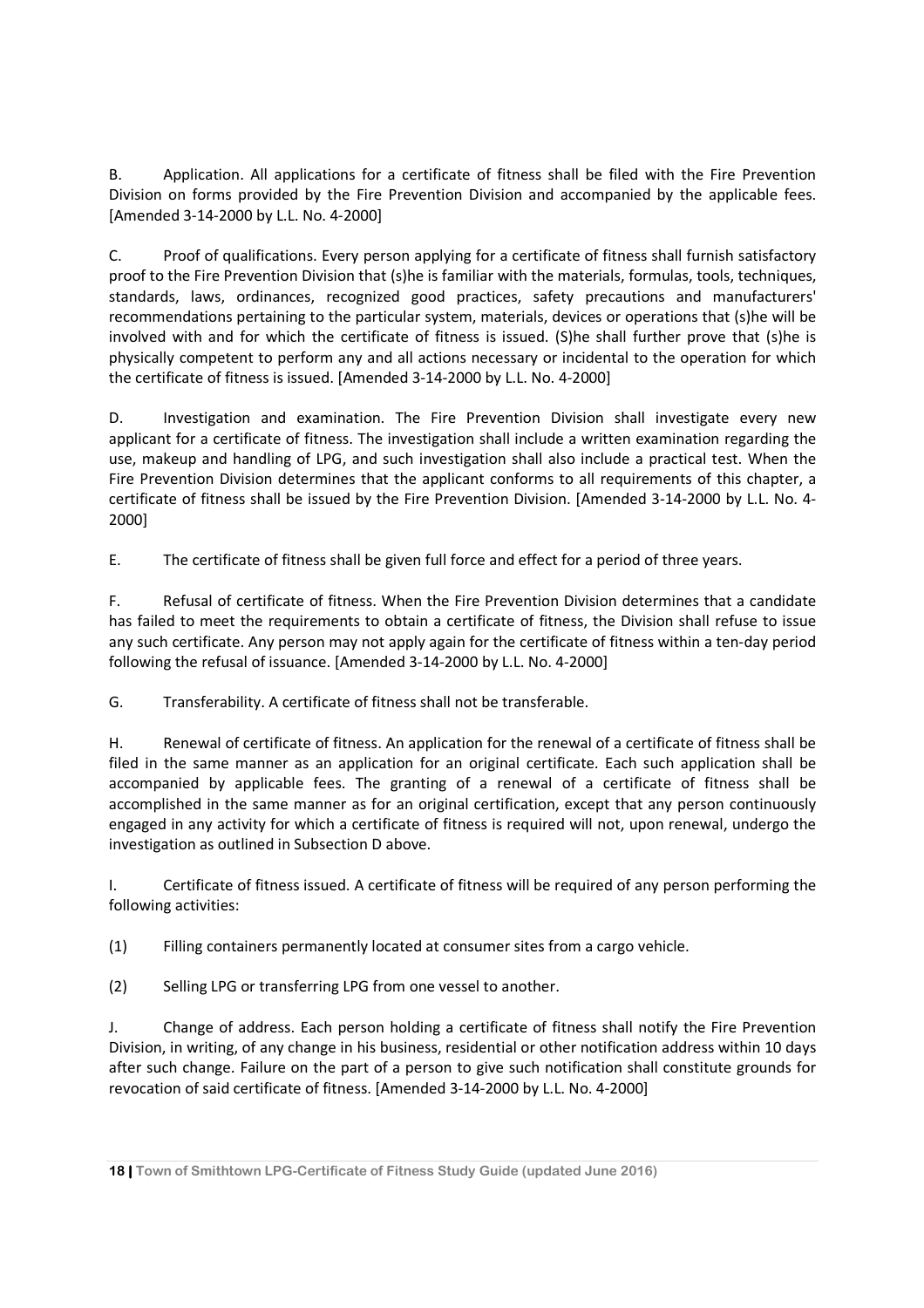K. Contents of certificate of fitness. A certificate of fitness issued by the Fire Prevention Division shall be in the form of an identification card. Said card shall contain the following information to be valid, and it will be the responsibility of the certificate holder to report a card lost, stolen or mutilated to receive a duplicate certification: [Amended 3-14-2000 by L.L. No. 4-2000]

(1) The purpose for which the certificate of fitness has been issued.

(2) The date of certificate of fitness issuance and the date of expiration.

(3) Other information as may be necessary to properly identify the person to whom the certificate of fitness is issued.

(4) The signature of the person to whom the certificate of fitness is issued.

(5) Printed thereon the following: THIS CERTIFICATE DOES NOT EXCLUSIVELY RECOMMEND THE BEARER.

L. Requirement to display certificate of fitness. Any person to whom a certificate of fitness has been issued in conformance with this chapter shall, upon request, produce and show proper identification and the certificate of fitness to anyone for whom he seeks to render services, to any official of the Department of Public Safety or to any other law or code enforcement official. [Amended 3-14-2000 by L.L. No. 4-2000]

M. A driver of a motor vehicle from which (or to which) liquefied petroleum gas is sold, filled, transferred or delivered shall not be required to hold a certificate of fitness as required under this chapter. [Added 9-24-2002 by L.L. No. 4-2002]

# **§ 164-110. Reporting of incidents. [Amended 3-14-2000 by L.L. No. 4-2000]**

Any incident involving LPG, including but not limited to leaks, fires, explosions or any other accidental discharge into the atmosphere in excess of 8.5 cubic feet (one pound of propane) must be reported to the Department of Public Safety and the Department of Environment and Waterways by the responsible party or his representative. The initial report may be made by telephone and followed by a written report. Under no circumstances shall a report be filed later than 24 hours after the incident, nor shall such reporting in the event of an emergency delay the reporting or notification to the local Fire Department and/or other emergency response forces.

# **§ 164-111. Storage, handling, installation, use and transfer.**

The storage, handling, installation, use and transfer of LPG shall be in accordance with the appropriate standards of the NFPA, except that more restrictive requirements as specified in this Article shall take precedence over any NFPA requirements.

A. No LPG tank vehicle shall be left unattended on any street, highway, avenue or alley, provided that this shall not prevent the driver from a necessary absence from the truck in connection with the delivery of his load, except that during the actual discharge of the liquid, some responsible person shall